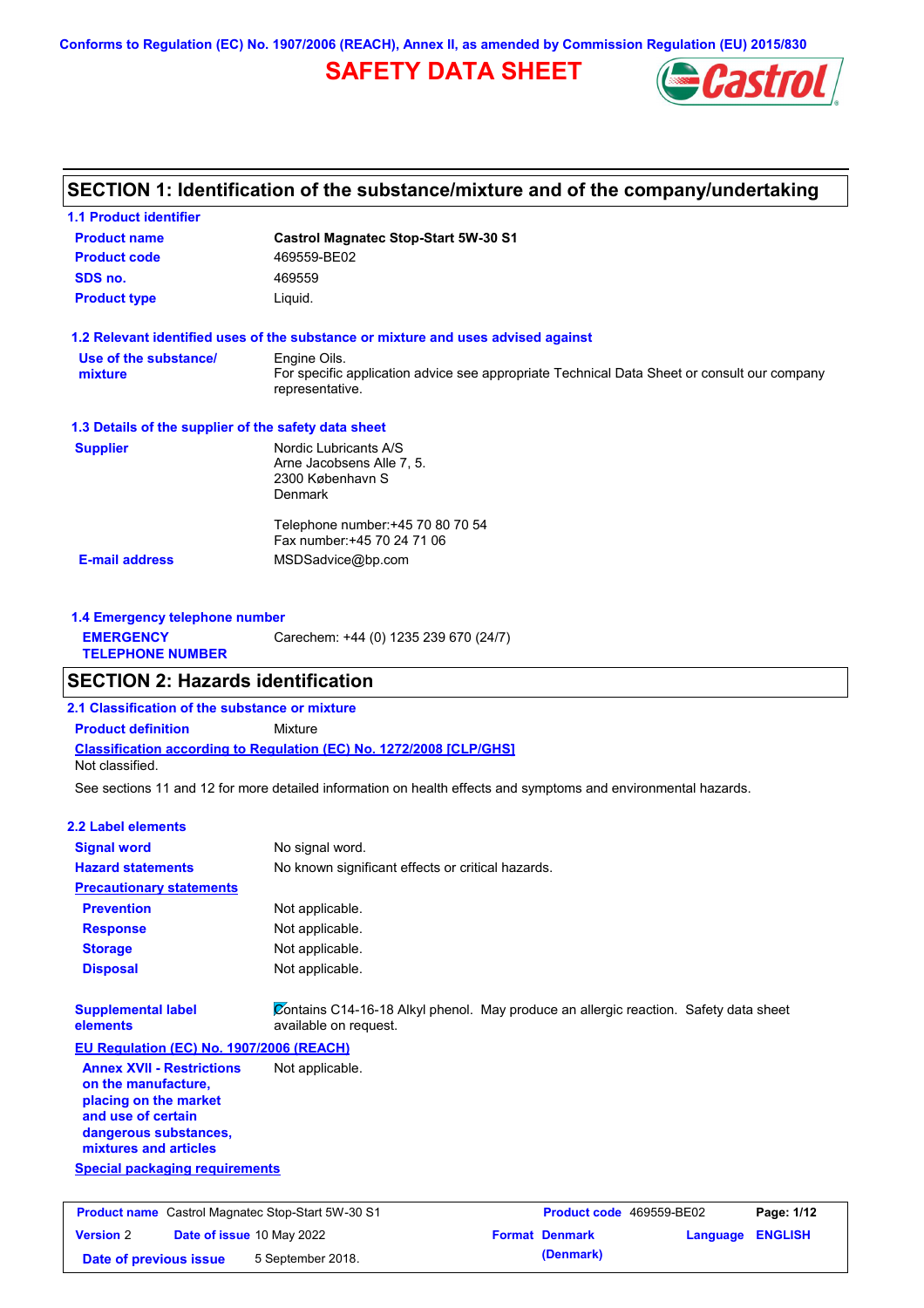## **SECTION 2: Hazards identification**

| <b>Containers to be fitted</b><br>with child-resistant<br>fastenings                                                     | Not applicable.                                                                                                                                                                                                          |  |  |  |
|--------------------------------------------------------------------------------------------------------------------------|--------------------------------------------------------------------------------------------------------------------------------------------------------------------------------------------------------------------------|--|--|--|
| <b>Tactile warning of danger</b>                                                                                         | Not applicable.                                                                                                                                                                                                          |  |  |  |
| 2.3 Other hazards                                                                                                        |                                                                                                                                                                                                                          |  |  |  |
| <b>Results of PBT and vPvB</b><br>assessment                                                                             | Product does not meet the criteria for PBT or vPvB according to Regulation (EC) No. 1907/2006,<br>Annex XIII.                                                                                                            |  |  |  |
| <b>Product meets the criteria</b><br>for PBT or vPvB according<br>to Regulation (EC) No.<br><b>1907/2006, Annex XIII</b> | This mixture does not contain any substances that are assessed to be a PBT or a vPvB.                                                                                                                                    |  |  |  |
| Other hazards which do<br>not result in classification                                                                   | Defatting to the skin.<br>USED ENGINE OILS<br>Used engine oil may contain hazardous components which have the potential to cause skin<br>cancer.<br>See Toxicological Information, section 11 of this Safety Data Sheet. |  |  |  |

## **SECTION 3: Composition/information on ingredients**

## **3.2 Mixtures**

Mixture **Product definition**

| <b>Product/ingredient</b><br>name                                             | <b>Identifiers</b>                                                                    | $\frac{9}{6}$ | <b>Regulation (EC) No.</b><br>1272/2008 [CLP] | <b>Type</b> |
|-------------------------------------------------------------------------------|---------------------------------------------------------------------------------------|---------------|-----------------------------------------------|-------------|
| Lubricating oils (petroleum), C20-50,<br>hydrotreated neutral oil-based       | REACH #: 01-2119474889-13<br>EC: 276-738-4<br>CAS: 72623-87-1<br>Index: 649-483-00-5  | ≥25 - ≤50     | Not classified.                               | $[2]$       |
| Lubricating oils (petroleum), C20-50,<br>hydrotreated neutral oil-based       | REACH #: 01-2119474889-13<br>EC: 276-738-4<br>CAS: 72623-87-1<br>Index: 649-483-00-5  | 225 - ≤50     | Asp. Tox. 1, H304                             | [1] [2]     |
| Lubricating oils (petroleum), C24-50,<br>solvent-extd., dewaxed, hydrogenated | REACH #: 01-2119489969-06<br>EC: 309-877-7<br>CAS: 101316-72-7<br>Index: 649-530-00-X | -≤3           | Not classified.                               | $[2]$       |
| Distillates (petroleum), solvent-<br>dewaxed heavy paraffinic                 | REACH #: 01-2119471299-27<br>EC: 265-169-7<br>CAS: 64742-65-0<br>Index: 649-474-00-6  | -≤3           | Not classified.                               | $[2]$       |
| Distillates (petroleum), hydrotreated<br>heavy paraffinic                     | REACH #: 01-2119484627-25<br>EC: 265-157-1<br>CAS: 64742-54-7<br>Index: 649-467-00-8  | -≤3           | Not classified.                               | $[2]$       |
| C14-16-18 Alkyl phenol                                                        | REACH #: 01-2119498288-19                                                             | ≤0.3          | Skin Sens. 1B, H317<br>STOT RE 2, H373        | $[1]$       |

**See Section 16 for the full text of the H statements declared above.**

### **Type**

[1] Substance classified with a health or environmental hazard

[2] Substance with a workplace exposure limit

[3] Substance meets the criteria for PBT according to Regulation (EC) No. 1907/2006, Annex XIII

[4] Substance meets the criteria for vPvB according to Regulation (EC) No. 1907/2006, Annex XIII

[5] Substance of equivalent concern

[6] Additional disclosure due to company policy

Occupational exposure limits, if available, are listed in Section 8.

| <b>Product name</b> Castrol Magnatec Stop-Start 5W-30 S1 |  |                                  | Product code 469559-BE02 |                       | Page: 2/12              |  |
|----------------------------------------------------------|--|----------------------------------|--------------------------|-----------------------|-------------------------|--|
| <b>Version 2</b>                                         |  | <b>Date of issue 10 May 2022</b> |                          | <b>Format Denmark</b> | <b>Language ENGLISH</b> |  |
| Date of previous issue                                   |  | 5 September 2018.                |                          | (Denmark)             |                         |  |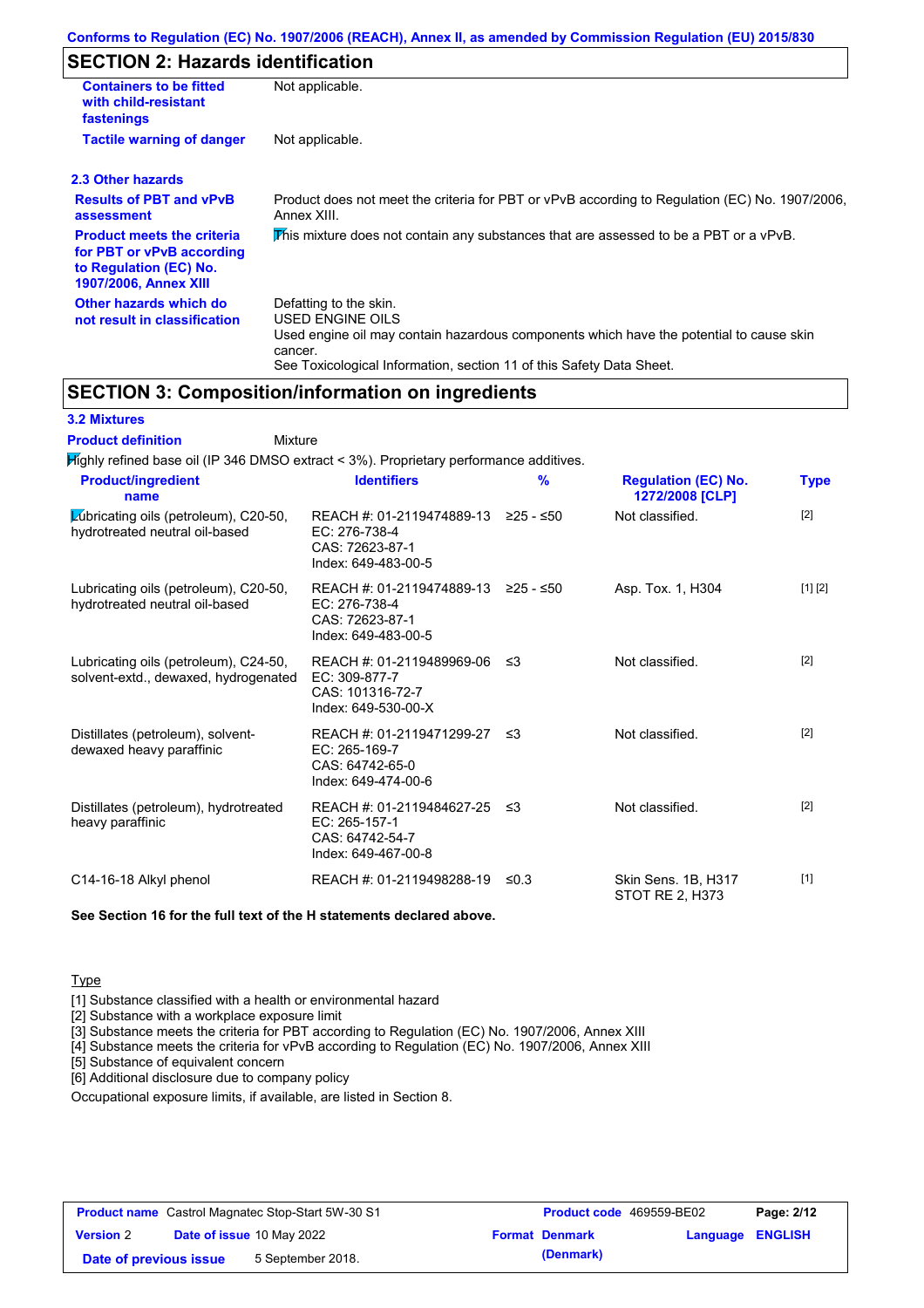## **SECTION 4: First aid measures**

| 4.1 Description of first aid measures |                                                                                                                                                                                                                                                                         |  |
|---------------------------------------|-------------------------------------------------------------------------------------------------------------------------------------------------------------------------------------------------------------------------------------------------------------------------|--|
| <b>Eye contact</b>                    | In case of contact, immediately flush eyes with plenty of water for at least 15 minutes. Eyelids<br>should be held away from the eyeball to ensure thorough rinsing. Check for and remove any<br>contact lenses. Get medical attention.                                 |  |
| <b>Skin contact</b>                   | Wash skin thoroughly with soap and water or use recognised skin cleanser. Remove<br>contaminated clothing and shoes. Wash clothing before reuse. Clean shoes thoroughly before<br>reuse. Get medical attention if irritation develops.                                  |  |
| <b>Inhalation</b>                     | $\mathbf{\mathscr{F}}$ inhaled, remove to fresh air. In case of inhalation of decomposition products in a fire,<br>symptoms may be delayed. The exposed person may need to be kept under medical<br>surveillance for 48 hours. Get medical attention if symptoms occur. |  |
| <b>Ingestion</b>                      | Do not induce vomiting unless directed to do so by medical personnel. Get medical attention if<br>symptoms occur.                                                                                                                                                       |  |
| <b>Protection of first-aiders</b>     | No action shall be taken involving any personal risk or without suitable training.                                                                                                                                                                                      |  |

### **4.2 Most important symptoms and effects, both acute and delayed**

See Section 11 for more detailed information on health effects and symptoms.

| <b>Potential acute health effects</b> |                                                                                                                            |  |  |
|---------------------------------------|----------------------------------------------------------------------------------------------------------------------------|--|--|
| <b>Inhalation</b>                     | <b>Exposure to decomposition products may cause a health hazard. Serious effects may be</b><br>delayed following exposure. |  |  |
| <b>Ingestion</b>                      | No known significant effects or critical hazards.                                                                          |  |  |
| <b>Skin contact</b>                   | Defatting to the skin. May cause skin dryness and irritation.                                                              |  |  |
| Eye contact                           | No known significant effects or critical hazards.                                                                          |  |  |
|                                       | Delayed and immediate effects as well as chronic effects from short and long-term exposure                                 |  |  |
| <b>Inhalation</b>                     | Overexposure to the inhalation of airborne droplets or aerosols may cause irritation of the<br>respiratory tract.          |  |  |
| <b>Ingestion</b>                      | Ingestion of large quantities may cause nausea and diarrhoea.                                                              |  |  |
| <b>Skin contact</b>                   | Prolonged or repeated contact can defat the skin and lead to irritation and/or dermatitis.                                 |  |  |
| Eye contact                           | Potential risk of transient stinging or redness if accidental eye contact occurs.                                          |  |  |

#### **4.3 Indication of any immediate medical attention and special treatment needed**

Notes to physician **Treatment should in general be symptomatic and directed to relieving any effects.** In case of inhalation of decomposition products in a fire, symptoms may be delayed. The exposed person may need to be kept under medical surveillance for 48 hours.

## **SECTION 5: Firefighting measures**

| 5.1 Extinguishing media                                   |                                                                                                                                                                                                                                                                                                                                                                   |  |  |
|-----------------------------------------------------------|-------------------------------------------------------------------------------------------------------------------------------------------------------------------------------------------------------------------------------------------------------------------------------------------------------------------------------------------------------------------|--|--|
| <b>Suitable extinguishing</b><br>media                    | In case of fire, use foam, dry chemical or carbon dioxide extinguisher or spray.                                                                                                                                                                                                                                                                                  |  |  |
| <b>Unsuitable extinguishing</b><br>media                  | Do not use water jet. The use of a water jet may cause the fire to spread by splashing the<br>burning product.                                                                                                                                                                                                                                                    |  |  |
| 5.2 Special hazards arising from the substance or mixture |                                                                                                                                                                                                                                                                                                                                                                   |  |  |
| <b>Hazards from the</b><br>substance or mixture           | In a fire or if heated, a pressure increase will occur and the container may burst.                                                                                                                                                                                                                                                                               |  |  |
| <b>Hazardous combustion</b><br>products                   | Combustion products may include the following:<br>carbon oxides (CO, CO <sub>2</sub> ) (carbon monoxide, carbon dioxide)<br>metal oxide/oxides<br>nitrogen oxides (NO, NO <sub>2</sub> etc.)                                                                                                                                                                      |  |  |
| 5.3 Advice for firefighters                               |                                                                                                                                                                                                                                                                                                                                                                   |  |  |
| <b>Special precautions for</b><br>fire-fighters           | No action shall be taken involving any personal risk or without suitable training. Promptly<br>isolate the scene by removing all persons from the vicinity of the incident if there is a fire.                                                                                                                                                                    |  |  |
| <b>Special protective</b><br>equipment for fire-fighters  | Fire-fighters should wear appropriate protective equipment and self-contained breathing<br>apparatus (SCBA) with a full face-piece operated in positive pressure mode. Clothing for fire-<br>fighters (including helmets, protective boots and gloves) conforming to European standard EN<br>469 will provide a basic level of protection for chemical incidents. |  |  |

| <b>Product name</b> Castrol Magnatec Stop-Start 5W-30 S1 |  | <b>Product code</b> 469559-BE02  |  | Page: 3/12            |                  |  |
|----------------------------------------------------------|--|----------------------------------|--|-----------------------|------------------|--|
| <b>Version 2</b>                                         |  | <b>Date of issue 10 May 2022</b> |  | <b>Format Denmark</b> | Language ENGLISH |  |
| Date of previous issue                                   |  | 5 September 2018.                |  | (Denmark)             |                  |  |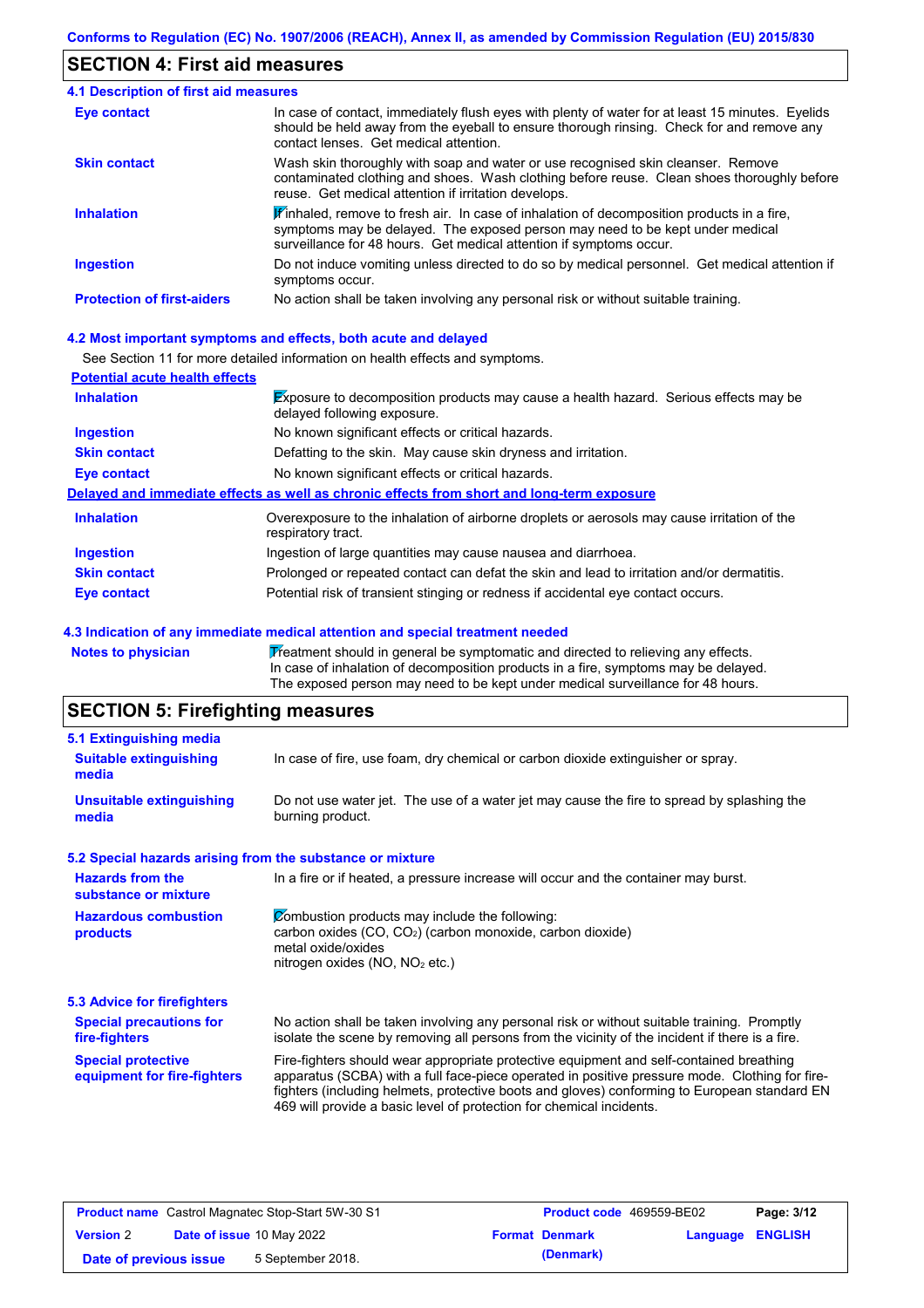## **SECTION 6: Accidental release measures**

|                                                          | 6.1 Personal precautions, protective equipment and emergency procedures                                                                                                                                                                                                                                                                                                                        |  |  |  |
|----------------------------------------------------------|------------------------------------------------------------------------------------------------------------------------------------------------------------------------------------------------------------------------------------------------------------------------------------------------------------------------------------------------------------------------------------------------|--|--|--|
| For non-emergency<br>personnel                           | No action shall be taken involving any personal risk or without suitable training. Evacuate<br>surrounding areas. Keep unnecessary and unprotected personnel from entering. Do not touch<br>or walk through spilt material. Floors may be slippery; use care to avoid falling. Put on<br>appropriate personal protective equipment.                                                            |  |  |  |
| For emergency responders                                 | If specialised clothing is required to deal with the spillage, take note of any information in<br>Section 8 on suitable and unsuitable materials. See also the information in "For non-<br>emergency personnel".                                                                                                                                                                               |  |  |  |
| <b>6.2 Environmental</b><br>precautions                  | Avoid dispersal of spilt material and runoff and contact with soil, waterways, drains and sewers.<br>Inform the relevant authorities if the product has caused environmental pollution (sewers,<br>waterways, soil or air).                                                                                                                                                                    |  |  |  |
| 6.3 Methods and material for containment and cleaning up |                                                                                                                                                                                                                                                                                                                                                                                                |  |  |  |
| <b>Small spill</b>                                       | Stop leak if without risk. Move containers from spill area. Absorb with an inert material and<br>place in an appropriate waste disposal container. Dispose of via a licensed waste disposal<br>contractor.                                                                                                                                                                                     |  |  |  |
| <b>Large spill</b>                                       | Stop leak if without risk. Move containers from spill area. Prevent entry into sewers, water<br>courses, basements or confined areas. Contain and collect spillage with non-combustible,<br>absorbent material e.g. sand, earth, vermiculite or diatomaceous earth and place in container<br>for disposal according to local regulations. Dispose of via a licensed waste disposal contractor. |  |  |  |
| 6.4 Reference to other<br><b>sections</b>                | See Section 1 for emergency contact information.<br>See Section 5 for firefighting measures.<br>See Section 8 for information on appropriate personal protective equipment.<br>See Section 12 for environmental precautions.<br>See Section 13 for additional waste treatment information.                                                                                                     |  |  |  |

# **SECTION 7: Handling and storage**

| 7.1 Precautions for safe handling                                                    |                                                                                                                                                                                                                                                                                                                                                                                                                                                                                          |  |  |
|--------------------------------------------------------------------------------------|------------------------------------------------------------------------------------------------------------------------------------------------------------------------------------------------------------------------------------------------------------------------------------------------------------------------------------------------------------------------------------------------------------------------------------------------------------------------------------------|--|--|
| <b>Protective measures</b>                                                           | Put on appropriate personal protective equipment.                                                                                                                                                                                                                                                                                                                                                                                                                                        |  |  |
| <b>Advice on general</b><br>occupational hygiene                                     | Eating, drinking and smoking should be prohibited in areas where this material is handled,<br>stored and processed. Wash thoroughly after handling. Remove contaminated clothing and<br>protective equipment before entering eating areas. See also Section 8 for additional<br>information on hygiene measures.                                                                                                                                                                         |  |  |
| <b>7.2 Conditions for safe</b><br>storage, including any<br><i>incompatibilities</i> | Store in accordance with local regulations. Store in a dry, cool and well-ventilated area, away<br>from incompatible materials (see Section 10). Keep away from heat and direct sunlight. Keep<br>container tightly closed and sealed until ready for use. Containers that have been opened must<br>be carefully resealed and kept upright to prevent leakage. Store and use only in equipment/<br>containers designed for use with this product. Do not store in unlabelled containers. |  |  |
| <b>Not suitable</b>                                                                  | Prolonged exposure to elevated temperature.                                                                                                                                                                                                                                                                                                                                                                                                                                              |  |  |
| 7.3 Specific end use(s)                                                              |                                                                                                                                                                                                                                                                                                                                                                                                                                                                                          |  |  |
| <b>Recommendations</b>                                                               | See section 1.2 and Exposure scenarios in annex, if applicable.                                                                                                                                                                                                                                                                                                                                                                                                                          |  |  |
|                                                                                      | <b>SECTION 8: Exposure controls/personal protection</b>                                                                                                                                                                                                                                                                                                                                                                                                                                  |  |  |

## **8.1 Control parameters Occupational exposure limits**

| <b>Product/ingredient name</b>                                                | <b>Exposure limit values</b>                                                          |
|-------------------------------------------------------------------------------|---------------------------------------------------------------------------------------|
| Lubricating oils (petroleum), C20-50, hydrotreated<br>neutral oil-based       | <b>Working Environment Authority (Denmark).</b>                                       |
|                                                                               | TWA: 1 mg/m <sup>3</sup> 8 hours. Issued/Revised: 12/1996 Form: mist and<br>particles |
| Lubricating oils (petroleum), C20-50, hydrotreated<br>neutral oil-based       | <b>Working Environment Authority (Denmark).</b>                                       |
|                                                                               | TWA: 1 mg/m <sup>3</sup> 8 hours. Issued/Revised: 12/1996 Form: mist and<br>particles |
| Lubricating oils (petroleum), C24-50, solvent-extd.,<br>dewaxed, hydrogenated | <b>Working Environment Authority (Denmark).</b>                                       |
|                                                                               | TWA: 1 mg/m <sup>3</sup> 8 hours. Issued/Revised: 12/1996 Form: mist and<br>particles |
| <b>Product name</b> Castrol Magnatec Stop-Start 5W-30 S1                      | Product code 469559-BE02<br>Page: 4/12                                                |
| <b>Version 2</b><br><b>Date of issue 10 May 2022</b>                          | <b>ENGLISH</b><br><b>Format Denmark</b><br>Language                                   |
| 5 September 2018.<br>Date of previous issue                                   | (Denmark)                                                                             |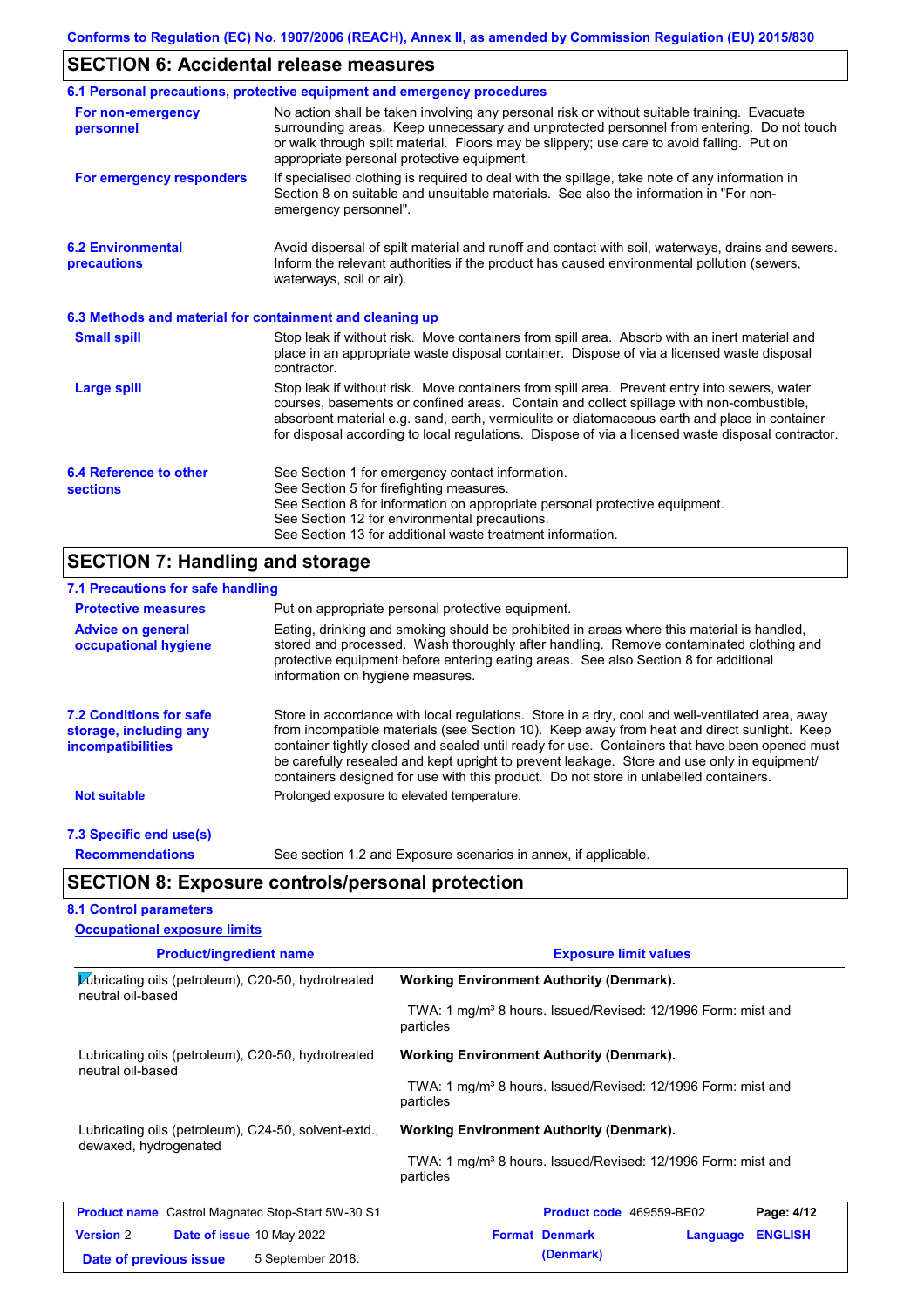| Distillates (petroleum), solvent-dewaxed heavy<br>paraffinic |                                   | <b>Working Environment Authority (Denmark).</b>                                                                                                                                                                                                                                                                                                                                                                                                                                                                                                                                                                                                                                                                                                                                                                                                                                                                                                                                                                            |
|--------------------------------------------------------------|-----------------------------------|----------------------------------------------------------------------------------------------------------------------------------------------------------------------------------------------------------------------------------------------------------------------------------------------------------------------------------------------------------------------------------------------------------------------------------------------------------------------------------------------------------------------------------------------------------------------------------------------------------------------------------------------------------------------------------------------------------------------------------------------------------------------------------------------------------------------------------------------------------------------------------------------------------------------------------------------------------------------------------------------------------------------------|
|                                                              |                                   | TWA: 1 mg/m <sup>3</sup> 8 hours. Issued/Revised: 12/1996 Form: mist and<br>particles                                                                                                                                                                                                                                                                                                                                                                                                                                                                                                                                                                                                                                                                                                                                                                                                                                                                                                                                      |
|                                                              |                                   | Distillates (petroleum), hydrotreated heavy paraffinic Working Environment Authority (Denmark).<br>TWA: 1 mg/m <sup>3</sup> 8 hours. Issued/Revised: 12/1996 Form: mist and<br>particles                                                                                                                                                                                                                                                                                                                                                                                                                                                                                                                                                                                                                                                                                                                                                                                                                                   |
| guidance only.                                               |                                   | Whilst specific OELs for certain components may be shown in this section, other components may be present in any mist,<br>vapour or dust produced. Therefore, the specific OELs may not be applicable to the product as a whole and are provided for                                                                                                                                                                                                                                                                                                                                                                                                                                                                                                                                                                                                                                                                                                                                                                       |
| <b>Recommended monitoring</b><br>procedures                  |                                   | If this product contains ingredients with exposure limits, personal, workplace atmosphere or<br>biological monitoring may be required to determine the effectiveness of the ventilation or other<br>control measures and/or the necessity to use respiratory protective equipment. Reference<br>should be made to monitoring standards, such as the following: European Standard EN 689<br>(Workplace atmospheres - Guidance for the assessment of exposure by inhalation to chemical<br>agents for comparison with limit values and measurement strategy) European Standard EN<br>14042 (Workplace atmospheres - Guide for the application and use of procedures for the<br>assessment of exposure to chemical and biological agents) European Standard EN 482<br>(Workplace atmospheres - General requirements for the performance of procedures for the<br>measurement of chemical agents) Reference to national guidance documents for methods for<br>the determination of hazardous substances will also be required. |
| <b>Derived No Effect Level</b><br>No DNELs/DMELs available.  |                                   |                                                                                                                                                                                                                                                                                                                                                                                                                                                                                                                                                                                                                                                                                                                                                                                                                                                                                                                                                                                                                            |
| <b>Predicted No Effect Concentration</b>                     |                                   |                                                                                                                                                                                                                                                                                                                                                                                                                                                                                                                                                                                                                                                                                                                                                                                                                                                                                                                                                                                                                            |
| No PNECs available                                           |                                   |                                                                                                                                                                                                                                                                                                                                                                                                                                                                                                                                                                                                                                                                                                                                                                                                                                                                                                                                                                                                                            |
| <b>8.2 Exposure controls</b>                                 |                                   |                                                                                                                                                                                                                                                                                                                                                                                                                                                                                                                                                                                                                                                                                                                                                                                                                                                                                                                                                                                                                            |
| <b>Appropriate engineering</b><br><b>controls</b>            |                                   | Provide exhaust ventilation or other engineering controls to keep the relevant airborne<br>concentrations below their respective occupational exposure limits.<br>All activities involving chemicals should be assessed for their risks to health, to ensure<br>exposures are adequately controlled. Personal protective equipment should only be considered<br>after other forms of control measures (e.g. engineering controls) have been suitably evaluated.<br>Personal protective equipment should conform to appropriate standards, be suitable for use, be<br>kept in good condition and properly maintained.<br>Your supplier of personal protective equipment should be consulted for advice on selection and<br>appropriate standards. For further information contact your national organisation for standards.<br>The final choice of protective equipment will depend upon a risk assessment. It is important to<br>ensure that all items of personal protective equipment are compatible.                    |
| Individual protection measures                               |                                   |                                                                                                                                                                                                                                                                                                                                                                                                                                                                                                                                                                                                                                                                                                                                                                                                                                                                                                                                                                                                                            |
| <b>Hygiene measures</b>                                      |                                   | Wash hands, forearms and face thoroughly after handling chemical products, before eating,<br>smoking and using the lavatory and at the end of the working period. Ensure that eyewash<br>stations and safety showers are close to the workstation location.                                                                                                                                                                                                                                                                                                                                                                                                                                                                                                                                                                                                                                                                                                                                                                |
| <b>Respiratory protection</b>                                | of the working conditions.        | In case of insufficient ventilation, wear suitable respiratory equipment.<br>The correct choice of respiratory protection depends upon the chemicals being handled, the<br>conditions of work and use, and the condition of the respiratory equipment. Safety procedures<br>should be developed for each intended application. Respiratory protection equipment should<br>therefore be chosen in consultation with the supplier/manufacturer and with a full assessment                                                                                                                                                                                                                                                                                                                                                                                                                                                                                                                                                    |
| <b>Eye/face protection</b>                                   | Safety glasses with side shields. |                                                                                                                                                                                                                                                                                                                                                                                                                                                                                                                                                                                                                                                                                                                                                                                                                                                                                                                                                                                                                            |
| <b>Skin protection</b><br><b>Hand protection</b>             | <b>General Information:</b>       |                                                                                                                                                                                                                                                                                                                                                                                                                                                                                                                                                                                                                                                                                                                                                                                                                                                                                                                                                                                                                            |
|                                                              |                                   | Because specific work environments and material handling practices vary, safety procedures<br>should be developed for each intended application. The correct choice of protective gloves<br>depends upon the chemicals being handled, and the conditions of work and use. Most gloves<br>provide protection for only a limited time before they must be discarded and replaced (even the<br>best chemically resistant gloves will break down after repeated chemical exposures).                                                                                                                                                                                                                                                                                                                                                                                                                                                                                                                                           |

Gloves should be chosen in consultation with the supplier / manufacturer and taking account of a full assessment of the working conditions.

Recommended: Nitrile gloves. **Breakthrough time:**

Breakthrough time data are generated by glove manufacturers under laboratory test conditions and represent how long a glove can be expected to provide effective permeation resistance. It

|                        | <b>Product name</b> Castrol Magnatec Stop-Start 5W-30 S1 | <b>Product code</b> 469559-BE02 |                         | Page: 5/12 |
|------------------------|----------------------------------------------------------|---------------------------------|-------------------------|------------|
| <b>Version 2</b>       | <b>Date of issue 10 May 2022</b>                         | <b>Format Denmark</b>           | <b>Language ENGLISH</b> |            |
| Date of previous issue | 5 September 2018.                                        | (Denmark)                       |                         |            |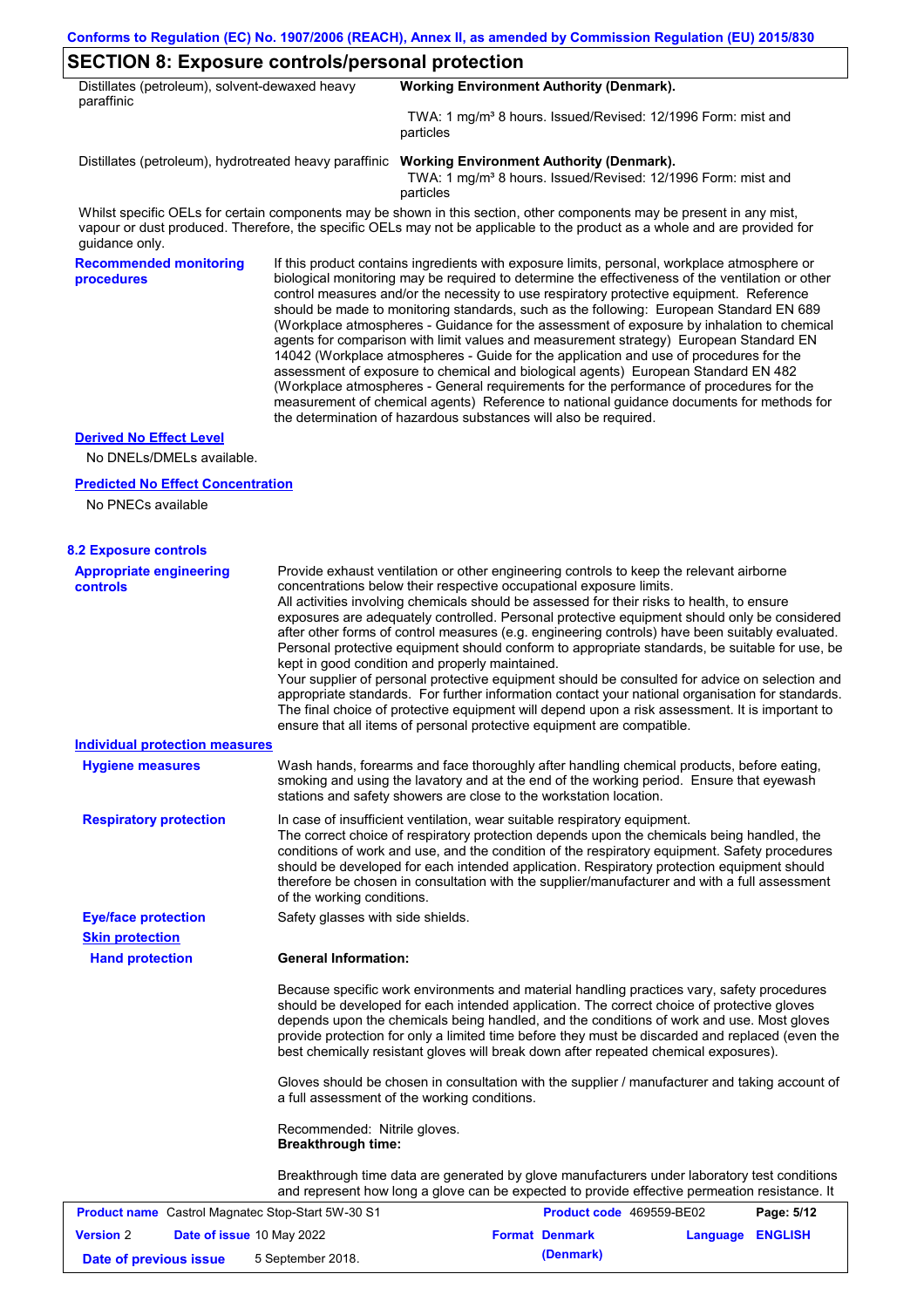## **SECTION 8: Exposure controls/personal protection**

is important when following breakthrough time recommendations that actual workplace conditions are taken into account. Always consult with your glove supplier for up-to-date technical information on breakthrough times for the recommended glove type. Our recommendations on the selection of gloves are as follows:

Continuous contact:

Gloves with a minimum breakthrough time of 240 minutes, or >480 minutes if suitable gloves can be obtained.

If suitable gloves are not available to offer that level of protection, gloves with shorter breakthrough times may be acceptable as long as appropriate glove maintenance and replacement regimes are determined and adhered to.

Short-term / splash protection:

Recommended breakthrough times as above. It is recognised that for short-term, transient exposures, gloves with shorter breakthrough times may commonly be used. Therefore, appropriate maintenance and replacement regimes must be determined and rigorously followed.

#### **Glove Thickness:**

For general applications, we recommend gloves with a thickness typically greater than 0.35 mm.

|                                           | It should be emphasised that glove thickness is not necessarily a good predictor of glove<br>resistance to a specific chemical, as the permeation efficiency of the glove will be dependent<br>on the exact composition of the glove material. Therefore, glove selection should also be based<br>on consideration of the task requirements and knowledge of breakthrough times.<br>Glove thickness may also vary depending on the glove manufacturer, the glove type and the<br>glove model. Therefore, the manufacturers' technical data should always be taken into account<br>to ensure selection of the most appropriate glove for the task.                                     |
|-------------------------------------------|---------------------------------------------------------------------------------------------------------------------------------------------------------------------------------------------------------------------------------------------------------------------------------------------------------------------------------------------------------------------------------------------------------------------------------------------------------------------------------------------------------------------------------------------------------------------------------------------------------------------------------------------------------------------------------------|
|                                           | Note: Depending on the activity being conducted, gloves of varying thickness may be required<br>for specific tasks. For example:                                                                                                                                                                                                                                                                                                                                                                                                                                                                                                                                                      |
|                                           | • Thinner gloves (down to 0.1 mm or less) may be required where a high degree of manual<br>dexterity is needed. However, these gloves are only likely to give short duration protection and<br>would normally be just for single use applications, then disposed of.                                                                                                                                                                                                                                                                                                                                                                                                                  |
|                                           | • Thicker gloves (up to 3 mm or more) may be required where there is a mechanical (as well<br>as a chemical) risk i.e. where there is abrasion or puncture potential.                                                                                                                                                                                                                                                                                                                                                                                                                                                                                                                 |
| <b>Skin and body</b>                      | Use of protective clothing is good industrial practice.<br>Personal protective equipment for the body should be selected based on the task being<br>performed and the risks involved and should be approved by a specialist before handling this<br>product.<br>Cotton or polyester/cotton overalls will only provide protection against light superficial<br>contamination that will not soak through to the skin. Overalls should be laundered on a regular<br>basis. When the risk of skin exposure is high (e.g. when cleaning up spillages or if there is a<br>risk of splashing) then chemical resistant aprons and/or impervious chemical suits and boots<br>will be required. |
| <b>Refer to standards:</b>                | Respiratory protection: EN 529<br>Gloves: EN 420, EN 374<br>Eye protection: EN 166<br>Filtering half-mask: EN 149<br>Filtering half-mask with valve: EN 405<br>Half-mask: EN 140 plus filter<br>Full-face mask: EN 136 plus filter<br>Particulate filters: EN 143<br>Gas/combined filters: EN 14387                                                                                                                                                                                                                                                                                                                                                                                   |
| <b>Environmental exposure</b><br>controls | Emissions from ventilation or work process equipment should be checked to ensure they<br>comply with the requirements of environmental protection legislation. In some cases, fume<br>scrubbers, filters or engineering modifications to the process equipment will be necessary to<br>reduce emissions to acceptable levels.                                                                                                                                                                                                                                                                                                                                                         |

|                        | <b>Product name</b> Castrol Magnatec Stop-Start 5W-30 S1 | <b>Product code</b> 469559-BE02 |                         | Page: 6/12 |
|------------------------|----------------------------------------------------------|---------------------------------|-------------------------|------------|
| <b>Version 2</b>       | <b>Date of issue 10 May 2022</b>                         | <b>Format Denmark</b>           | <b>Language ENGLISH</b> |            |
| Date of previous issue | 5 September 2018.                                        | (Denmark)                       |                         |            |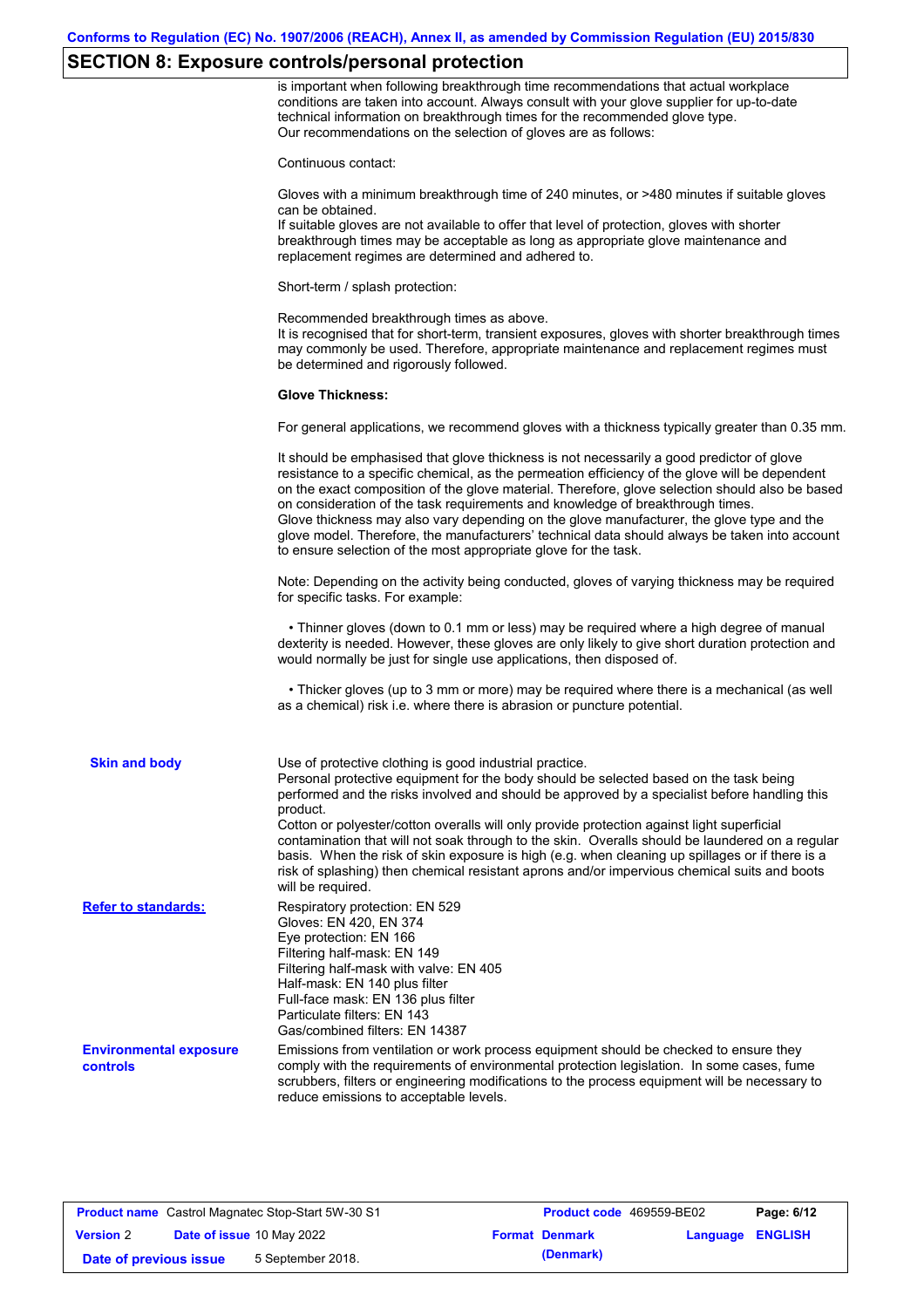## **SECTION 9: Physical and chemical properties**

The conditions of measurement of all properties are at standard temperature and pressure unless otherwise indicated.

### **9.1 Information on basic physical and chemical properties**

| <b>Appearance</b>                               |                                              |
|-------------------------------------------------|----------------------------------------------|
| <b>Physical state</b>                           | Liquid.                                      |
| <b>Colour</b>                                   | Amber. [Light]                               |
| <b>Odour</b>                                    | Not available.                               |
| <b>Odour threshold</b>                          | Not available.                               |
| pH                                              | Mot applicable.                              |
| <b>Melting point/freezing point</b>             | Not available.                               |
| Initial boiling point and boiling<br>range      | Not available.                               |
| <b>Pour point</b>                               | -46 °C                                       |
| <b>Flash point</b>                              | Closed cup: 209°C (408.2°F) [Pensky-Martens] |
| <b>Evaporation rate</b>                         | Not available.                               |
| <b>Flammability (solid, gas)</b>                | Not available.                               |
| Upper/lower flammability or<br>explosive limits | Not available.                               |

**Vapour pressure**

**9.2 Other information**

No additional information.

Not available.

|                                                   |                                                                                                                            | Vapour Pressure at 20°C |          |                    | Vapour pressure at 50°C |                |               |
|---------------------------------------------------|----------------------------------------------------------------------------------------------------------------------------|-------------------------|----------|--------------------|-------------------------|----------------|---------------|
|                                                   | <b>Ingredient name</b>                                                                                                     | mm Hg kPa               |          | <b>Method</b>      | mm<br>Hg                | kPa            | <b>Method</b> |
|                                                   | <b>L</b> úbricating oils<br>(petroleum), C20-50,<br>hydrotreated neutral oil-<br>based                                     | < 0.08                  | < 0.011  | <b>ASTM D 5191</b> |                         |                |               |
|                                                   | Lubricating oils<br>(petroleum), C20-50,<br>hydrotreated neutral oil-<br>based                                             | < 0.08                  | < 0.011  | <b>ASTM D 5191</b> |                         |                |               |
|                                                   | bis(nonylphenyl)amine                                                                                                      | < 0.01                  | < 0.0013 | EU A.4             | 0                       | 0              | EU A.4        |
|                                                   | Distillates (petroleum),<br>solvent-dewaxed<br>heavy paraffinic                                                            | < 0.08                  | < 0.011  | <b>ASTM D 5191</b> |                         |                |               |
|                                                   | Distillates (petroleum),<br>hydrotreated heavy<br>paraffinic                                                               | < 0.08                  | < 0.011  | <b>ASTM D 5191</b> |                         |                |               |
| <b>Vapour density</b>                             | Not available.                                                                                                             |                         |          |                    |                         |                |               |
| <b>Relative density</b>                           | Not available.                                                                                                             |                         |          |                    |                         |                |               |
| <b>Density</b>                                    | <1000 kg/m <sup>3</sup> (<1 g/cm <sup>3</sup> ) at 15 <sup>°</sup> C                                                       |                         |          |                    |                         |                |               |
| <b>Solubility(ies)</b>                            | insoluble in water.                                                                                                        |                         |          |                    |                         |                |               |
| <b>Partition coefficient: n-octanol/</b><br>water | Not applicable.                                                                                                            |                         |          |                    |                         |                |               |
| <b>Auto-ignition temperature</b>                  | <b>Ingredient name</b>                                                                                                     |                         | °C       | °F                 |                         | <b>Method</b>  |               |
|                                                   | bis(nonylphenyl)amine                                                                                                      |                         | 440      | 824                |                         | <b>EU A.15</b> |               |
| <b>Decomposition temperature</b>                  | Not available.                                                                                                             |                         |          |                    |                         |                |               |
| <b>Viscosity</b>                                  | Kinematic: 59.9 mm <sup>2</sup> /s (59.9 cSt) at 40°C<br>Kinematic: 10.3 mm <sup>2</sup> /s (10.3 cSt) at 100 $^{\circ}$ C |                         |          |                    |                         |                |               |
| <b>Explosive properties</b>                       | Not available.                                                                                                             |                         |          |                    |                         |                |               |
| <b>Oxidising properties</b>                       | Not available.                                                                                                             |                         |          |                    |                         |                |               |
| <b>Particle characteristics</b>                   |                                                                                                                            |                         |          |                    |                         |                |               |
| <b>Median particle size</b>                       | Not applicable.                                                                                                            |                         |          |                    |                         |                |               |

## **Product name** Castrol Magnatec Stop-Start 5W-30 S1 **Product code** 469559-BE02 **Page: 7/12 Version** 2 **Date of issue** 10 May 2022 **Format Denmark Language ENGLISH Date of previous issue** 5 September 2018. **(Denmark)** (Denmark)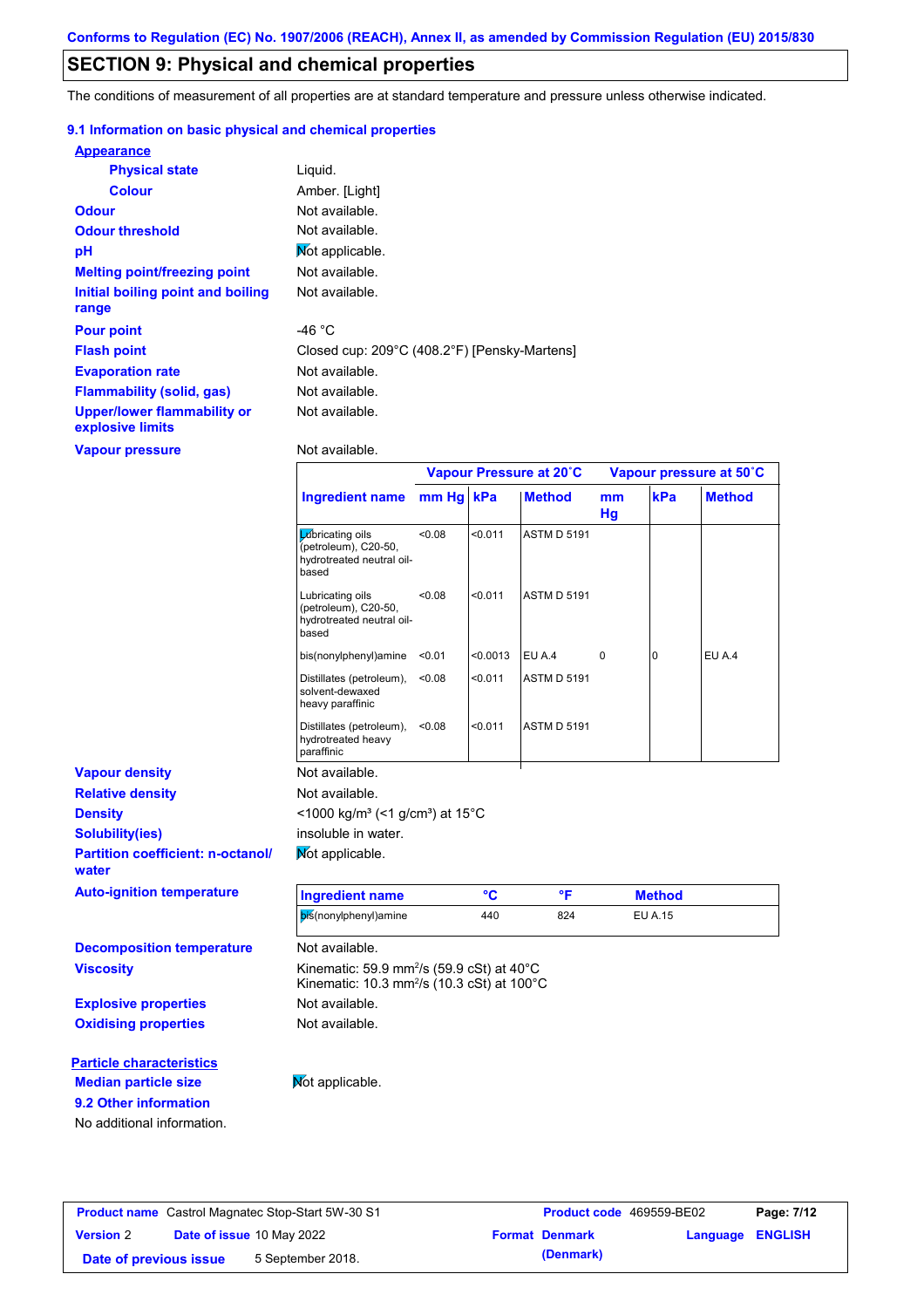|                                                 | <b>SECTION 10: Stability and reactivity</b>                                                                                                                             |  |  |  |
|-------------------------------------------------|-------------------------------------------------------------------------------------------------------------------------------------------------------------------------|--|--|--|
| <b>10.1 Reactivity</b>                          | No specific test data available for this product. Refer to Conditions to avoid and Incompatible<br>materials for additional information.                                |  |  |  |
| <b>10.2 Chemical stability</b>                  | The product is stable.                                                                                                                                                  |  |  |  |
| 10.3 Possibility of<br>hazardous reactions      | Under normal conditions of storage and use, hazardous reactions will not occur.<br>Under normal conditions of storage and use, hazardous polymerisation will not occur. |  |  |  |
| <b>10.4 Conditions to avoid</b>                 | Avoid all possible sources of ignition (spark or flame).                                                                                                                |  |  |  |
| 10.5 Incompatible materials                     | Reactive or incompatible with the following materials: oxidising materials.                                                                                             |  |  |  |
| <b>10.6 Hazardous</b><br>decomposition products | Under normal conditions of storage and use, hazardous decomposition products should not be<br>produced.                                                                 |  |  |  |
| <b>AMAMIALL JJ</b>                              |                                                                                                                                                                         |  |  |  |

## **SECTION 11: Toxicological information**

## **11.1 Information on toxicological effects**

|  | <b>Acute toxicity estimates</b> |
|--|---------------------------------|
|  |                                 |

 $\mathbf{r}$ 

| <b>Product/ingredient name</b>                                                             |                                                                                                                                                                                                                                                                                                                                                                                                          | Oral (mg/<br>kq                                                                             | <b>Dermal</b><br>(mg/kg) | <b>Inhalation</b><br>(gases)<br>(ppm) | <b>Inhalation</b><br>(vapours)<br>(mg/l) | <b>Inhalation</b><br><b>(dusts)</b><br>and mists)<br>(mg/l) |
|--------------------------------------------------------------------------------------------|----------------------------------------------------------------------------------------------------------------------------------------------------------------------------------------------------------------------------------------------------------------------------------------------------------------------------------------------------------------------------------------------------------|---------------------------------------------------------------------------------------------|--------------------------|---------------------------------------|------------------------------------------|-------------------------------------------------------------|
| Long chain alkyl phenol                                                                    |                                                                                                                                                                                                                                                                                                                                                                                                          | 2500                                                                                        | N/A                      | N/A                                   | N/A                                      | N/A                                                         |
| <b>Information on likely</b><br>routes of exposure                                         | Routes of entry anticipated: Dermal, Inhalation.                                                                                                                                                                                                                                                                                                                                                         |                                                                                             |                          |                                       |                                          |                                                             |
| <b>Potential acute health effects</b>                                                      |                                                                                                                                                                                                                                                                                                                                                                                                          |                                                                                             |                          |                                       |                                          |                                                             |
| <b>Inhalation</b>                                                                          | Exposure to decomposition products may cause a health hazard. Serious effects may be<br>delayed following exposure.                                                                                                                                                                                                                                                                                      |                                                                                             |                          |                                       |                                          |                                                             |
| <b>Ingestion</b>                                                                           | No known significant effects or critical hazards.                                                                                                                                                                                                                                                                                                                                                        |                                                                                             |                          |                                       |                                          |                                                             |
| <b>Skin contact</b>                                                                        | Defatting to the skin. May cause skin dryness and irritation.                                                                                                                                                                                                                                                                                                                                            |                                                                                             |                          |                                       |                                          |                                                             |
| <b>Eye contact</b>                                                                         | No known significant effects or critical hazards.                                                                                                                                                                                                                                                                                                                                                        |                                                                                             |                          |                                       |                                          |                                                             |
| Symptoms related to the physical, chemical and toxicological characteristics               |                                                                                                                                                                                                                                                                                                                                                                                                          |                                                                                             |                          |                                       |                                          |                                                             |
| <b>Inhalation</b>                                                                          | No specific data.                                                                                                                                                                                                                                                                                                                                                                                        |                                                                                             |                          |                                       |                                          |                                                             |
| <b>Ingestion</b>                                                                           | No specific data.                                                                                                                                                                                                                                                                                                                                                                                        |                                                                                             |                          |                                       |                                          |                                                             |
| <b>Skin contact</b>                                                                        | Adverse symptoms may include the following:<br>irritation<br>dryness<br>cracking                                                                                                                                                                                                                                                                                                                         |                                                                                             |                          |                                       |                                          |                                                             |
| <b>Eye contact</b>                                                                         | No specific data.                                                                                                                                                                                                                                                                                                                                                                                        |                                                                                             |                          |                                       |                                          |                                                             |
| Delayed and immediate effects as well as chronic effects from short and long-term exposure |                                                                                                                                                                                                                                                                                                                                                                                                          |                                                                                             |                          |                                       |                                          |                                                             |
| <b>Inhalation</b>                                                                          | respiratory tract.                                                                                                                                                                                                                                                                                                                                                                                       | Overexposure to the inhalation of airborne droplets or aerosols may cause irritation of the |                          |                                       |                                          |                                                             |
| <b>Ingestion</b>                                                                           | Ingestion of large quantities may cause nausea and diarrhoea.                                                                                                                                                                                                                                                                                                                                            |                                                                                             |                          |                                       |                                          |                                                             |
| <b>Skin contact</b>                                                                        | Prolonged or repeated contact can defat the skin and lead to irritation and/or dermatitis.                                                                                                                                                                                                                                                                                                               |                                                                                             |                          |                                       |                                          |                                                             |
| <b>Eye contact</b>                                                                         | Potential risk of transient stinging or redness if accidental eye contact occurs.                                                                                                                                                                                                                                                                                                                        |                                                                                             |                          |                                       |                                          |                                                             |
| <b>Potential chronic health effects</b>                                                    |                                                                                                                                                                                                                                                                                                                                                                                                          |                                                                                             |                          |                                       |                                          |                                                             |
| General                                                                                    | USED ENGINE OILS<br>Combustion products resulting from the operation of internal combustion engines contaminate<br>engine oils during use. Used engine oil may contain hazardous components which have the<br>potential to cause skin cancer. Frequent or prolonged contact with all types and makes of used<br>engine oil must therefore be avoided and a high standard of personal hygiene maintained. |                                                                                             |                          |                                       |                                          |                                                             |
| <b>Carcinogenicity</b>                                                                     | No known significant effects or critical hazards.                                                                                                                                                                                                                                                                                                                                                        |                                                                                             |                          |                                       |                                          |                                                             |
| <b>Mutagenicity</b>                                                                        | No known significant effects or critical hazards.                                                                                                                                                                                                                                                                                                                                                        |                                                                                             |                          |                                       |                                          |                                                             |
| <b>Developmental effects</b>                                                               | No known significant effects or critical hazards.                                                                                                                                                                                                                                                                                                                                                        |                                                                                             |                          |                                       |                                          |                                                             |
| <b>Fertility effects</b>                                                                   | No known significant effects or critical hazards.                                                                                                                                                                                                                                                                                                                                                        |                                                                                             |                          |                                       |                                          |                                                             |

|                        | <b>Product name</b> Castrol Magnatec Stop-Start 5W-30 S1 | <b>Product code</b> 469559-BE02 |                         | Page: 8/12 |
|------------------------|----------------------------------------------------------|---------------------------------|-------------------------|------------|
| <b>Version 2</b>       | Date of issue 10 May 2022                                | <b>Format Denmark</b>           | <b>Language ENGLISH</b> |            |
| Date of previous issue | 5 September 2018.                                        | (Denmark)                       |                         |            |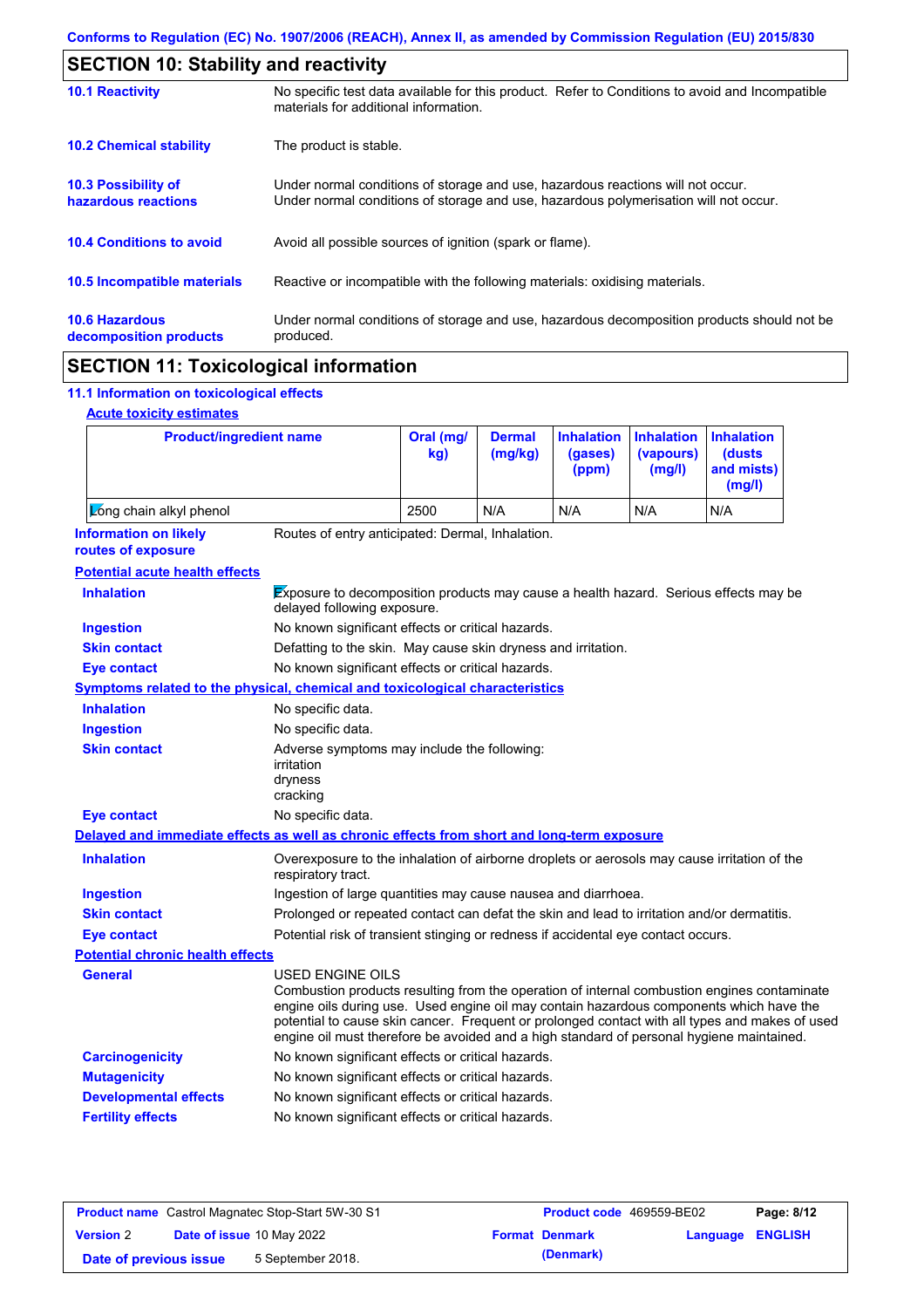## **SECTION 12: Ecological information**

## **12.1 Toxicity**

**Environmental hazards** Not classified as dangerous

#### **12.2 Persistence and degradability**

Expected to be biodegradable.

#### **12.3 Bioaccumulative potential**

This product is not expected to bioaccumulate through food chains in the environment.

| <b>12.4 Mobility in soil</b>                                  |                                                                      |
|---------------------------------------------------------------|----------------------------------------------------------------------|
| <b>Soil/water partition</b><br>coefficient (K <sub>oc</sub> ) | Not available.                                                       |
| <b>Mobility</b>                                               | Spillages may penetrate the soil causing ground water contamination. |

## **12.5 Results of PBT and vPvB assessment**

Product does not meet the criteria for PBT or vPvB according to Regulation (EC) No. 1907/2006, Annex XIII.

### **12.6 Other adverse effects**

| Other ecological information Spills may form a film on water surfaces causing physical damage to organisms. Oxygen |
|--------------------------------------------------------------------------------------------------------------------|
| transfer could also be impaired.                                                                                   |

## **SECTION 13: Disposal considerations**

### **13.1 Waste treatment methods**

### **Product**

**Methods of disposal**

Where possible, arrange for product to be recycled. Dispose of via an authorised person/ licensed waste disposal contractor in accordance with local regulations.

## **Hazardous waste Yes.**

## **European waste catalogue (EWC)**

| Waste code | <b>Waste designation</b>                                        |
|------------|-----------------------------------------------------------------|
| $130205*$  | mineral-based non-chlorinated engine, gear and lubricating oils |

However, deviation from the intended use and/or the presence of any potential contaminants may require an alternative waste disposal code to be assigned by the end user.

#### **Packaging Methods of disposal Special precautions** Where possible, arrange for product to be recycled. Dispose of via an authorised person/ licensed waste disposal contractor in accordance with local regulations. This material and its container must be disposed of in a safe way. Empty containers or liners may retain some product residues. Avoid dispersal of spilt material and runoff and contact with soil, waterways, drains and sewers. **Denmark - Waste group** A **References** Commission 2014/955/EU Directive 2008/98/EC

## **SECTION 14: Transport information**

|                                            | <b>ADR/RID</b>                                    | <b>ADN</b>     | <b>IMDG</b>                        | <b>IATA</b>                |
|--------------------------------------------|---------------------------------------------------|----------------|------------------------------------|----------------------------|
| 14.1 UN number                             | Not regulated.                                    | Not regulated. | Not regulated.                     | Not regulated.             |
| 14.2 UN proper<br>shipping name            |                                                   |                |                                    |                            |
| <b>14.3 Transport</b><br>hazard class(es)  |                                                   | -              |                                    |                            |
| 14.4 Packing<br>group                      |                                                   |                |                                    |                            |
| 14.5<br><b>Environmental</b><br>hazards    | No.                                               | No.            | No.                                | No.                        |
|                                            | Product name Castrol Magnatec Stop-Start 5W-30 S1 |                | Product code 469559-BE02           | Page: 9/12                 |
| <b>Version 2</b><br>Date of previous issue | Date of issue 10 May 2022<br>5 September 2018.    |                | <b>Format Denmark</b><br>(Denmark) | <b>ENGLISH</b><br>Language |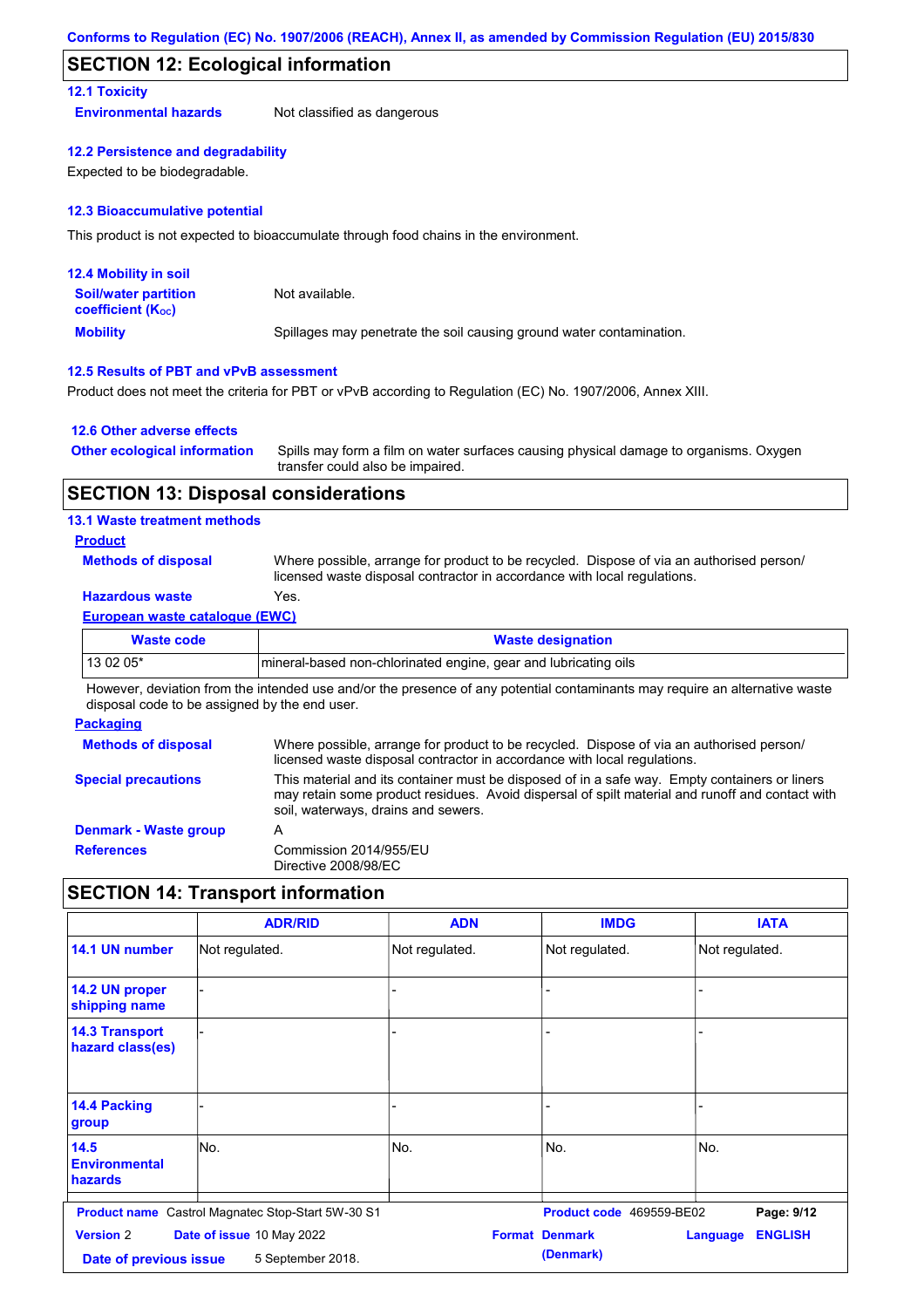| <b>SECTION 14: Transport information</b>                                                                             |                                                                                 |  |                                                                                              |  |
|----------------------------------------------------------------------------------------------------------------------|---------------------------------------------------------------------------------|--|----------------------------------------------------------------------------------------------|--|
| <b>Additional</b><br>information                                                                                     |                                                                                 |  |                                                                                              |  |
| <b>14.6 Special precautions for</b><br>user                                                                          | Not available.                                                                  |  |                                                                                              |  |
| <b>14.7 Transport in bulk</b><br>according to IMO<br><b>instruments</b>                                              | Not available.                                                                  |  |                                                                                              |  |
| <b>SECTION 15: Regulatory information</b>                                                                            |                                                                                 |  |                                                                                              |  |
| 15.1 Safety, health and environmental regulations/legislation specific for the substance or mixture                  |                                                                                 |  |                                                                                              |  |
| EU Regulation (EC) No. 1907/2006 (REACH)                                                                             |                                                                                 |  |                                                                                              |  |
| <b>Annex XIV - List of substances subject to authorisation</b>                                                       |                                                                                 |  |                                                                                              |  |
| <b>Annex XIV</b>                                                                                                     |                                                                                 |  |                                                                                              |  |
| None of the components are listed.                                                                                   |                                                                                 |  |                                                                                              |  |
| <b>Substances of very high concern</b>                                                                               |                                                                                 |  |                                                                                              |  |
| None of the components are listed.                                                                                   |                                                                                 |  |                                                                                              |  |
| EU Regulation (EC) No. 1907/2006 (REACH)<br><b>Annex XVII - Restrictions</b>                                         |                                                                                 |  |                                                                                              |  |
| on the manufacture.<br>placing on the market<br>and use of certain<br>dangerous substances,<br>mixtures and articles | Not applicable.                                                                 |  |                                                                                              |  |
| <b>Other regulations</b>                                                                                             |                                                                                 |  |                                                                                              |  |
| <b>REACH Status</b>                                                                                                  | current requirements of REACH.                                                  |  | The company, as identified in Section 1, sells this product in the EU in compliance with the |  |
| <b>United States inventory</b><br>(TSCA 8b)                                                                          | All components are active or exempted.                                          |  |                                                                                              |  |
| <b>Australia inventory (AIIC)</b>                                                                                    | All components are listed or exempted.                                          |  |                                                                                              |  |
| <b>Canada inventory</b>                                                                                              | All components are listed or exempted.                                          |  |                                                                                              |  |
| <b>China inventory (IECSC)</b>                                                                                       | All components are listed or exempted.                                          |  |                                                                                              |  |
| <b>Japan inventory (CSCL)</b>                                                                                        | All components are listed or exempted.                                          |  |                                                                                              |  |
| <b>Korea inventory (KECI)</b><br><b>Philippines inventory</b><br>(PICCS)                                             | All components are listed or exempted.<br>At least one component is not listed. |  |                                                                                              |  |
| <b>Taiwan Chemical</b><br><b>Substances Inventory</b>                                                                | All components are listed or exempted.                                          |  |                                                                                              |  |
| (TCSI)<br>Ozone depleting substances (1005/2009/EU)                                                                  |                                                                                 |  |                                                                                              |  |
| Not listed.                                                                                                          |                                                                                 |  |                                                                                              |  |
| <b>Prior Informed Consent (PIC) (649/2012/EU)</b>                                                                    |                                                                                 |  |                                                                                              |  |
| Not listed.                                                                                                          |                                                                                 |  |                                                                                              |  |
| <b>Persistent Organic Pollutants</b><br>Not listed.                                                                  |                                                                                 |  |                                                                                              |  |
| <b>EU - Water framework directive - Priority substances</b>                                                          |                                                                                 |  |                                                                                              |  |
| Mone of the components are listed.                                                                                   |                                                                                 |  |                                                                                              |  |
| <b>Seveso Directive</b>                                                                                              |                                                                                 |  |                                                                                              |  |
| This product is not controlled under the Seveso Directive.<br><b>National regulations</b>                            |                                                                                 |  |                                                                                              |  |
| <b>List of undesirable</b>                                                                                           | Not listed                                                                      |  |                                                                                              |  |
|                                                                                                                      |                                                                                 |  |                                                                                              |  |

|                        | <b>Product name</b> Castrol Magnatec Stop-Start 5W-30 S1 | <b>Product code</b> 469559-BE02 |                         | Page: 10/12 |
|------------------------|----------------------------------------------------------|---------------------------------|-------------------------|-------------|
| <b>Version 2</b>       | <b>Date of issue 10 May 2022</b>                         | <b>Format Denmark</b>           | <b>Language ENGLISH</b> |             |
| Date of previous issue | 5 September 2018.                                        | (Denmark)                       |                         |             |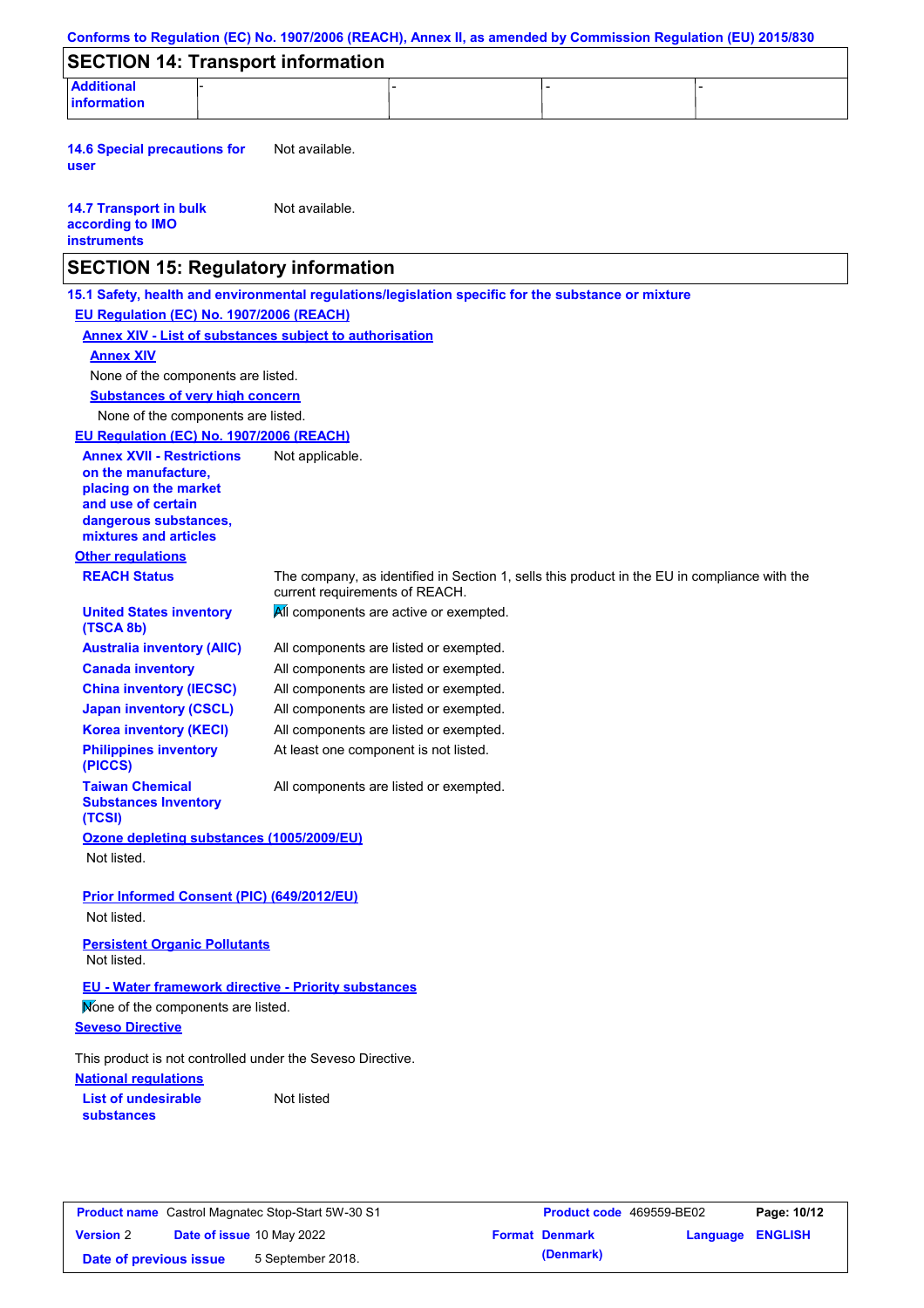**Conforms to Regulation (EC) No. 1907/2006 (REACH), Annex II, as amended by Commission Regulation (EU) 2015/830**

# **SECTION 15: Regulatory information**

| <b>15.2 Chemical safety</b> | A Chemical Safety Assessment has been carried out for one or more of the substances within  |
|-----------------------------|---------------------------------------------------------------------------------------------|
| assessment                  | this mixture. A Chemical Safety Assessment has not been carried out for the mixture itself. |

# **SECTION 16: Other information**

| ADN = European Provisions concerning the International Carriage of Dangerous Goods by<br>Inland Waterway<br>Road<br>ATE = Acute Toxicity Estimate<br><b>BCF</b> = Bioconcentration Factor<br>CAS = Chemical Abstracts Service<br>CLP = Classification, Labelling and Packaging Regulation [Regulation (EC) No. 1272/2008]<br>CSA = Chemical Safety Assessment<br>CSR = Chemical Safety Report<br>DMEL = Derived Minimal Effect Level<br>DNEL = Derived No Effect Level<br>EINECS = European Inventory of Existing Commercial chemical Substances<br>ES = Exposure Scenario<br>EUH statement = CLP-specific Hazard statement<br>EWC = European Waste Catalogue<br>GHS = Globally Harmonized System of Classification and Labelling of Chemicals<br>IATA = International Air Transport Association<br>IBC = Intermediate Bulk Container<br>IMDG = International Maritime Dangerous Goods<br>LogPow = logarithm of the octanol/water partition coefficient<br>MARPOL = International Convention for the Prevention of Pollution From Ships, 1973 as<br>modified by the Protocol of 1978. ("Marpol" = marine pollution)<br>OECD = Organisation for Economic Co-operation and Development<br>PBT = Persistent, Bioaccumulative and Toxic<br><b>PNEC</b> = Predicted No Effect Concentration<br>REACH = Registration, Evaluation, Authorisation and Restriction of Chemicals Regulation<br>[Regulation (EC) No. 1907/2006]<br>RID = The Regulations concerning the International Carriage of Dangerous Goods by Rail<br><b>RRN = REACH Registration Number</b><br>SADT = Self-Accelerating Decomposition Temperature<br>SVHC = Substances of Very High Concern<br>STOT-RE = Specific Target Organ Toxicity - Repeated Exposure<br>STOT-SE = Specific Target Organ Toxicity - Single Exposure<br>TWA = Time weighted average<br>$UN = United Nations$<br>$UVCB = Complex\;hydrocarbon\; substance$<br>VOC = Volatile Organic Compound<br>vPvB = Very Persistent and Very Bioaccumulative<br>Varies = may contain one or more of the following 64741-88-4 / RRN 01-2119488706-23,<br>64741-89-5 / RRN 01-2119487067-30, 64741-95-3 / RRN 01-2119487081-40, 64741-96-4/ RRN<br>01-2119483621-38, 64742-01-4 / RRN 01-2119488707-21, 64742-44-5 / RRN<br>01-2119985177-24, 64742-45-6, 64742-52-5 / RRN 01-2119467170-45, 64742-53-6 / RRN<br>01-2119480375-34, 64742-54-7 / RRN 01-2119484627-25, 64742-55-8 / RRN<br>01-2119487077-29, 64742-56-9 / RRN 01-2119480132-48, 64742-57-0 / RRN<br>01-2119489287-22, 64742-58-1, 64742-62-7 / RRN 01-2119480472-38, 64742-63-8,<br>64742-65-0 / RRN 01-2119471299-27, 64742-70-7 / RRN 01-2119487080-42, 72623-85-9 /<br>RRN 01-2119555262-43, 72623-86-0 / RRN 01-2119474878-16, 72623-87-1 / RRN<br>01-2119474889-13<br>Procedure used to derive the classification according to Regulation (EC) No. 1272/2008 [CLP/GHS] |                                   |                                                                                          |
|---------------------------------------------------------------------------------------------------------------------------------------------------------------------------------------------------------------------------------------------------------------------------------------------------------------------------------------------------------------------------------------------------------------------------------------------------------------------------------------------------------------------------------------------------------------------------------------------------------------------------------------------------------------------------------------------------------------------------------------------------------------------------------------------------------------------------------------------------------------------------------------------------------------------------------------------------------------------------------------------------------------------------------------------------------------------------------------------------------------------------------------------------------------------------------------------------------------------------------------------------------------------------------------------------------------------------------------------------------------------------------------------------------------------------------------------------------------------------------------------------------------------------------------------------------------------------------------------------------------------------------------------------------------------------------------------------------------------------------------------------------------------------------------------------------------------------------------------------------------------------------------------------------------------------------------------------------------------------------------------------------------------------------------------------------------------------------------------------------------------------------------------------------------------------------------------------------------------------------------------------------------------------------------------------------------------------------------------------------------------------------------------------------------------------------------------------------------------------------------------------------------------------------------------------------------------------------------------------------------------------------------------------------------------------------------------------------------------------------------------------------------------------------------------------------------------------------------------------------------|-----------------------------------|------------------------------------------------------------------------------------------|
|                                                                                                                                                                                                                                                                                                                                                                                                                                                                                                                                                                                                                                                                                                                                                                                                                                                                                                                                                                                                                                                                                                                                                                                                                                                                                                                                                                                                                                                                                                                                                                                                                                                                                                                                                                                                                                                                                                                                                                                                                                                                                                                                                                                                                                                                                                                                                                                                                                                                                                                                                                                                                                                                                                                                                                                                                                                               | <b>Abbreviations and acronyms</b> |                                                                                          |
|                                                                                                                                                                                                                                                                                                                                                                                                                                                                                                                                                                                                                                                                                                                                                                                                                                                                                                                                                                                                                                                                                                                                                                                                                                                                                                                                                                                                                                                                                                                                                                                                                                                                                                                                                                                                                                                                                                                                                                                                                                                                                                                                                                                                                                                                                                                                                                                                                                                                                                                                                                                                                                                                                                                                                                                                                                                               |                                   | ADR = The European Agreement concerning the International Carriage of Dangerous Goods by |
|                                                                                                                                                                                                                                                                                                                                                                                                                                                                                                                                                                                                                                                                                                                                                                                                                                                                                                                                                                                                                                                                                                                                                                                                                                                                                                                                                                                                                                                                                                                                                                                                                                                                                                                                                                                                                                                                                                                                                                                                                                                                                                                                                                                                                                                                                                                                                                                                                                                                                                                                                                                                                                                                                                                                                                                                                                                               |                                   |                                                                                          |
|                                                                                                                                                                                                                                                                                                                                                                                                                                                                                                                                                                                                                                                                                                                                                                                                                                                                                                                                                                                                                                                                                                                                                                                                                                                                                                                                                                                                                                                                                                                                                                                                                                                                                                                                                                                                                                                                                                                                                                                                                                                                                                                                                                                                                                                                                                                                                                                                                                                                                                                                                                                                                                                                                                                                                                                                                                                               |                                   |                                                                                          |
|                                                                                                                                                                                                                                                                                                                                                                                                                                                                                                                                                                                                                                                                                                                                                                                                                                                                                                                                                                                                                                                                                                                                                                                                                                                                                                                                                                                                                                                                                                                                                                                                                                                                                                                                                                                                                                                                                                                                                                                                                                                                                                                                                                                                                                                                                                                                                                                                                                                                                                                                                                                                                                                                                                                                                                                                                                                               |                                   |                                                                                          |
|                                                                                                                                                                                                                                                                                                                                                                                                                                                                                                                                                                                                                                                                                                                                                                                                                                                                                                                                                                                                                                                                                                                                                                                                                                                                                                                                                                                                                                                                                                                                                                                                                                                                                                                                                                                                                                                                                                                                                                                                                                                                                                                                                                                                                                                                                                                                                                                                                                                                                                                                                                                                                                                                                                                                                                                                                                                               |                                   |                                                                                          |
|                                                                                                                                                                                                                                                                                                                                                                                                                                                                                                                                                                                                                                                                                                                                                                                                                                                                                                                                                                                                                                                                                                                                                                                                                                                                                                                                                                                                                                                                                                                                                                                                                                                                                                                                                                                                                                                                                                                                                                                                                                                                                                                                                                                                                                                                                                                                                                                                                                                                                                                                                                                                                                                                                                                                                                                                                                                               |                                   |                                                                                          |
|                                                                                                                                                                                                                                                                                                                                                                                                                                                                                                                                                                                                                                                                                                                                                                                                                                                                                                                                                                                                                                                                                                                                                                                                                                                                                                                                                                                                                                                                                                                                                                                                                                                                                                                                                                                                                                                                                                                                                                                                                                                                                                                                                                                                                                                                                                                                                                                                                                                                                                                                                                                                                                                                                                                                                                                                                                                               |                                   |                                                                                          |
|                                                                                                                                                                                                                                                                                                                                                                                                                                                                                                                                                                                                                                                                                                                                                                                                                                                                                                                                                                                                                                                                                                                                                                                                                                                                                                                                                                                                                                                                                                                                                                                                                                                                                                                                                                                                                                                                                                                                                                                                                                                                                                                                                                                                                                                                                                                                                                                                                                                                                                                                                                                                                                                                                                                                                                                                                                                               |                                   |                                                                                          |
|                                                                                                                                                                                                                                                                                                                                                                                                                                                                                                                                                                                                                                                                                                                                                                                                                                                                                                                                                                                                                                                                                                                                                                                                                                                                                                                                                                                                                                                                                                                                                                                                                                                                                                                                                                                                                                                                                                                                                                                                                                                                                                                                                                                                                                                                                                                                                                                                                                                                                                                                                                                                                                                                                                                                                                                                                                                               |                                   |                                                                                          |
|                                                                                                                                                                                                                                                                                                                                                                                                                                                                                                                                                                                                                                                                                                                                                                                                                                                                                                                                                                                                                                                                                                                                                                                                                                                                                                                                                                                                                                                                                                                                                                                                                                                                                                                                                                                                                                                                                                                                                                                                                                                                                                                                                                                                                                                                                                                                                                                                                                                                                                                                                                                                                                                                                                                                                                                                                                                               |                                   |                                                                                          |
|                                                                                                                                                                                                                                                                                                                                                                                                                                                                                                                                                                                                                                                                                                                                                                                                                                                                                                                                                                                                                                                                                                                                                                                                                                                                                                                                                                                                                                                                                                                                                                                                                                                                                                                                                                                                                                                                                                                                                                                                                                                                                                                                                                                                                                                                                                                                                                                                                                                                                                                                                                                                                                                                                                                                                                                                                                                               |                                   |                                                                                          |
|                                                                                                                                                                                                                                                                                                                                                                                                                                                                                                                                                                                                                                                                                                                                                                                                                                                                                                                                                                                                                                                                                                                                                                                                                                                                                                                                                                                                                                                                                                                                                                                                                                                                                                                                                                                                                                                                                                                                                                                                                                                                                                                                                                                                                                                                                                                                                                                                                                                                                                                                                                                                                                                                                                                                                                                                                                                               |                                   |                                                                                          |
|                                                                                                                                                                                                                                                                                                                                                                                                                                                                                                                                                                                                                                                                                                                                                                                                                                                                                                                                                                                                                                                                                                                                                                                                                                                                                                                                                                                                                                                                                                                                                                                                                                                                                                                                                                                                                                                                                                                                                                                                                                                                                                                                                                                                                                                                                                                                                                                                                                                                                                                                                                                                                                                                                                                                                                                                                                                               |                                   |                                                                                          |
|                                                                                                                                                                                                                                                                                                                                                                                                                                                                                                                                                                                                                                                                                                                                                                                                                                                                                                                                                                                                                                                                                                                                                                                                                                                                                                                                                                                                                                                                                                                                                                                                                                                                                                                                                                                                                                                                                                                                                                                                                                                                                                                                                                                                                                                                                                                                                                                                                                                                                                                                                                                                                                                                                                                                                                                                                                                               |                                   |                                                                                          |
|                                                                                                                                                                                                                                                                                                                                                                                                                                                                                                                                                                                                                                                                                                                                                                                                                                                                                                                                                                                                                                                                                                                                                                                                                                                                                                                                                                                                                                                                                                                                                                                                                                                                                                                                                                                                                                                                                                                                                                                                                                                                                                                                                                                                                                                                                                                                                                                                                                                                                                                                                                                                                                                                                                                                                                                                                                                               |                                   |                                                                                          |
|                                                                                                                                                                                                                                                                                                                                                                                                                                                                                                                                                                                                                                                                                                                                                                                                                                                                                                                                                                                                                                                                                                                                                                                                                                                                                                                                                                                                                                                                                                                                                                                                                                                                                                                                                                                                                                                                                                                                                                                                                                                                                                                                                                                                                                                                                                                                                                                                                                                                                                                                                                                                                                                                                                                                                                                                                                                               |                                   |                                                                                          |
|                                                                                                                                                                                                                                                                                                                                                                                                                                                                                                                                                                                                                                                                                                                                                                                                                                                                                                                                                                                                                                                                                                                                                                                                                                                                                                                                                                                                                                                                                                                                                                                                                                                                                                                                                                                                                                                                                                                                                                                                                                                                                                                                                                                                                                                                                                                                                                                                                                                                                                                                                                                                                                                                                                                                                                                                                                                               |                                   |                                                                                          |
|                                                                                                                                                                                                                                                                                                                                                                                                                                                                                                                                                                                                                                                                                                                                                                                                                                                                                                                                                                                                                                                                                                                                                                                                                                                                                                                                                                                                                                                                                                                                                                                                                                                                                                                                                                                                                                                                                                                                                                                                                                                                                                                                                                                                                                                                                                                                                                                                                                                                                                                                                                                                                                                                                                                                                                                                                                                               |                                   |                                                                                          |
|                                                                                                                                                                                                                                                                                                                                                                                                                                                                                                                                                                                                                                                                                                                                                                                                                                                                                                                                                                                                                                                                                                                                                                                                                                                                                                                                                                                                                                                                                                                                                                                                                                                                                                                                                                                                                                                                                                                                                                                                                                                                                                                                                                                                                                                                                                                                                                                                                                                                                                                                                                                                                                                                                                                                                                                                                                                               |                                   |                                                                                          |
|                                                                                                                                                                                                                                                                                                                                                                                                                                                                                                                                                                                                                                                                                                                                                                                                                                                                                                                                                                                                                                                                                                                                                                                                                                                                                                                                                                                                                                                                                                                                                                                                                                                                                                                                                                                                                                                                                                                                                                                                                                                                                                                                                                                                                                                                                                                                                                                                                                                                                                                                                                                                                                                                                                                                                                                                                                                               |                                   |                                                                                          |
|                                                                                                                                                                                                                                                                                                                                                                                                                                                                                                                                                                                                                                                                                                                                                                                                                                                                                                                                                                                                                                                                                                                                                                                                                                                                                                                                                                                                                                                                                                                                                                                                                                                                                                                                                                                                                                                                                                                                                                                                                                                                                                                                                                                                                                                                                                                                                                                                                                                                                                                                                                                                                                                                                                                                                                                                                                                               |                                   |                                                                                          |
|                                                                                                                                                                                                                                                                                                                                                                                                                                                                                                                                                                                                                                                                                                                                                                                                                                                                                                                                                                                                                                                                                                                                                                                                                                                                                                                                                                                                                                                                                                                                                                                                                                                                                                                                                                                                                                                                                                                                                                                                                                                                                                                                                                                                                                                                                                                                                                                                                                                                                                                                                                                                                                                                                                                                                                                                                                                               |                                   |                                                                                          |
|                                                                                                                                                                                                                                                                                                                                                                                                                                                                                                                                                                                                                                                                                                                                                                                                                                                                                                                                                                                                                                                                                                                                                                                                                                                                                                                                                                                                                                                                                                                                                                                                                                                                                                                                                                                                                                                                                                                                                                                                                                                                                                                                                                                                                                                                                                                                                                                                                                                                                                                                                                                                                                                                                                                                                                                                                                                               |                                   |                                                                                          |
|                                                                                                                                                                                                                                                                                                                                                                                                                                                                                                                                                                                                                                                                                                                                                                                                                                                                                                                                                                                                                                                                                                                                                                                                                                                                                                                                                                                                                                                                                                                                                                                                                                                                                                                                                                                                                                                                                                                                                                                                                                                                                                                                                                                                                                                                                                                                                                                                                                                                                                                                                                                                                                                                                                                                                                                                                                                               |                                   |                                                                                          |
|                                                                                                                                                                                                                                                                                                                                                                                                                                                                                                                                                                                                                                                                                                                                                                                                                                                                                                                                                                                                                                                                                                                                                                                                                                                                                                                                                                                                                                                                                                                                                                                                                                                                                                                                                                                                                                                                                                                                                                                                                                                                                                                                                                                                                                                                                                                                                                                                                                                                                                                                                                                                                                                                                                                                                                                                                                                               |                                   |                                                                                          |
|                                                                                                                                                                                                                                                                                                                                                                                                                                                                                                                                                                                                                                                                                                                                                                                                                                                                                                                                                                                                                                                                                                                                                                                                                                                                                                                                                                                                                                                                                                                                                                                                                                                                                                                                                                                                                                                                                                                                                                                                                                                                                                                                                                                                                                                                                                                                                                                                                                                                                                                                                                                                                                                                                                                                                                                                                                                               |                                   |                                                                                          |
|                                                                                                                                                                                                                                                                                                                                                                                                                                                                                                                                                                                                                                                                                                                                                                                                                                                                                                                                                                                                                                                                                                                                                                                                                                                                                                                                                                                                                                                                                                                                                                                                                                                                                                                                                                                                                                                                                                                                                                                                                                                                                                                                                                                                                                                                                                                                                                                                                                                                                                                                                                                                                                                                                                                                                                                                                                                               |                                   |                                                                                          |
|                                                                                                                                                                                                                                                                                                                                                                                                                                                                                                                                                                                                                                                                                                                                                                                                                                                                                                                                                                                                                                                                                                                                                                                                                                                                                                                                                                                                                                                                                                                                                                                                                                                                                                                                                                                                                                                                                                                                                                                                                                                                                                                                                                                                                                                                                                                                                                                                                                                                                                                                                                                                                                                                                                                                                                                                                                                               |                                   |                                                                                          |
|                                                                                                                                                                                                                                                                                                                                                                                                                                                                                                                                                                                                                                                                                                                                                                                                                                                                                                                                                                                                                                                                                                                                                                                                                                                                                                                                                                                                                                                                                                                                                                                                                                                                                                                                                                                                                                                                                                                                                                                                                                                                                                                                                                                                                                                                                                                                                                                                                                                                                                                                                                                                                                                                                                                                                                                                                                                               |                                   |                                                                                          |
|                                                                                                                                                                                                                                                                                                                                                                                                                                                                                                                                                                                                                                                                                                                                                                                                                                                                                                                                                                                                                                                                                                                                                                                                                                                                                                                                                                                                                                                                                                                                                                                                                                                                                                                                                                                                                                                                                                                                                                                                                                                                                                                                                                                                                                                                                                                                                                                                                                                                                                                                                                                                                                                                                                                                                                                                                                                               |                                   |                                                                                          |
|                                                                                                                                                                                                                                                                                                                                                                                                                                                                                                                                                                                                                                                                                                                                                                                                                                                                                                                                                                                                                                                                                                                                                                                                                                                                                                                                                                                                                                                                                                                                                                                                                                                                                                                                                                                                                                                                                                                                                                                                                                                                                                                                                                                                                                                                                                                                                                                                                                                                                                                                                                                                                                                                                                                                                                                                                                                               |                                   |                                                                                          |
|                                                                                                                                                                                                                                                                                                                                                                                                                                                                                                                                                                                                                                                                                                                                                                                                                                                                                                                                                                                                                                                                                                                                                                                                                                                                                                                                                                                                                                                                                                                                                                                                                                                                                                                                                                                                                                                                                                                                                                                                                                                                                                                                                                                                                                                                                                                                                                                                                                                                                                                                                                                                                                                                                                                                                                                                                                                               |                                   |                                                                                          |
|                                                                                                                                                                                                                                                                                                                                                                                                                                                                                                                                                                                                                                                                                                                                                                                                                                                                                                                                                                                                                                                                                                                                                                                                                                                                                                                                                                                                                                                                                                                                                                                                                                                                                                                                                                                                                                                                                                                                                                                                                                                                                                                                                                                                                                                                                                                                                                                                                                                                                                                                                                                                                                                                                                                                                                                                                                                               |                                   |                                                                                          |
|                                                                                                                                                                                                                                                                                                                                                                                                                                                                                                                                                                                                                                                                                                                                                                                                                                                                                                                                                                                                                                                                                                                                                                                                                                                                                                                                                                                                                                                                                                                                                                                                                                                                                                                                                                                                                                                                                                                                                                                                                                                                                                                                                                                                                                                                                                                                                                                                                                                                                                                                                                                                                                                                                                                                                                                                                                                               |                                   |                                                                                          |
|                                                                                                                                                                                                                                                                                                                                                                                                                                                                                                                                                                                                                                                                                                                                                                                                                                                                                                                                                                                                                                                                                                                                                                                                                                                                                                                                                                                                                                                                                                                                                                                                                                                                                                                                                                                                                                                                                                                                                                                                                                                                                                                                                                                                                                                                                                                                                                                                                                                                                                                                                                                                                                                                                                                                                                                                                                                               |                                   |                                                                                          |
|                                                                                                                                                                                                                                                                                                                                                                                                                                                                                                                                                                                                                                                                                                                                                                                                                                                                                                                                                                                                                                                                                                                                                                                                                                                                                                                                                                                                                                                                                                                                                                                                                                                                                                                                                                                                                                                                                                                                                                                                                                                                                                                                                                                                                                                                                                                                                                                                                                                                                                                                                                                                                                                                                                                                                                                                                                                               |                                   |                                                                                          |
|                                                                                                                                                                                                                                                                                                                                                                                                                                                                                                                                                                                                                                                                                                                                                                                                                                                                                                                                                                                                                                                                                                                                                                                                                                                                                                                                                                                                                                                                                                                                                                                                                                                                                                                                                                                                                                                                                                                                                                                                                                                                                                                                                                                                                                                                                                                                                                                                                                                                                                                                                                                                                                                                                                                                                                                                                                                               |                                   |                                                                                          |
|                                                                                                                                                                                                                                                                                                                                                                                                                                                                                                                                                                                                                                                                                                                                                                                                                                                                                                                                                                                                                                                                                                                                                                                                                                                                                                                                                                                                                                                                                                                                                                                                                                                                                                                                                                                                                                                                                                                                                                                                                                                                                                                                                                                                                                                                                                                                                                                                                                                                                                                                                                                                                                                                                                                                                                                                                                                               |                                   |                                                                                          |
|                                                                                                                                                                                                                                                                                                                                                                                                                                                                                                                                                                                                                                                                                                                                                                                                                                                                                                                                                                                                                                                                                                                                                                                                                                                                                                                                                                                                                                                                                                                                                                                                                                                                                                                                                                                                                                                                                                                                                                                                                                                                                                                                                                                                                                                                                                                                                                                                                                                                                                                                                                                                                                                                                                                                                                                                                                                               |                                   |                                                                                          |
|                                                                                                                                                                                                                                                                                                                                                                                                                                                                                                                                                                                                                                                                                                                                                                                                                                                                                                                                                                                                                                                                                                                                                                                                                                                                                                                                                                                                                                                                                                                                                                                                                                                                                                                                                                                                                                                                                                                                                                                                                                                                                                                                                                                                                                                                                                                                                                                                                                                                                                                                                                                                                                                                                                                                                                                                                                                               |                                   |                                                                                          |
|                                                                                                                                                                                                                                                                                                                                                                                                                                                                                                                                                                                                                                                                                                                                                                                                                                                                                                                                                                                                                                                                                                                                                                                                                                                                                                                                                                                                                                                                                                                                                                                                                                                                                                                                                                                                                                                                                                                                                                                                                                                                                                                                                                                                                                                                                                                                                                                                                                                                                                                                                                                                                                                                                                                                                                                                                                                               |                                   |                                                                                          |
|                                                                                                                                                                                                                                                                                                                                                                                                                                                                                                                                                                                                                                                                                                                                                                                                                                                                                                                                                                                                                                                                                                                                                                                                                                                                                                                                                                                                                                                                                                                                                                                                                                                                                                                                                                                                                                                                                                                                                                                                                                                                                                                                                                                                                                                                                                                                                                                                                                                                                                                                                                                                                                                                                                                                                                                                                                                               |                                   |                                                                                          |
|                                                                                                                                                                                                                                                                                                                                                                                                                                                                                                                                                                                                                                                                                                                                                                                                                                                                                                                                                                                                                                                                                                                                                                                                                                                                                                                                                                                                                                                                                                                                                                                                                                                                                                                                                                                                                                                                                                                                                                                                                                                                                                                                                                                                                                                                                                                                                                                                                                                                                                                                                                                                                                                                                                                                                                                                                                                               |                                   |                                                                                          |
|                                                                                                                                                                                                                                                                                                                                                                                                                                                                                                                                                                                                                                                                                                                                                                                                                                                                                                                                                                                                                                                                                                                                                                                                                                                                                                                                                                                                                                                                                                                                                                                                                                                                                                                                                                                                                                                                                                                                                                                                                                                                                                                                                                                                                                                                                                                                                                                                                                                                                                                                                                                                                                                                                                                                                                                                                                                               |                                   |                                                                                          |
|                                                                                                                                                                                                                                                                                                                                                                                                                                                                                                                                                                                                                                                                                                                                                                                                                                                                                                                                                                                                                                                                                                                                                                                                                                                                                                                                                                                                                                                                                                                                                                                                                                                                                                                                                                                                                                                                                                                                                                                                                                                                                                                                                                                                                                                                                                                                                                                                                                                                                                                                                                                                                                                                                                                                                                                                                                                               |                                   |                                                                                          |
|                                                                                                                                                                                                                                                                                                                                                                                                                                                                                                                                                                                                                                                                                                                                                                                                                                                                                                                                                                                                                                                                                                                                                                                                                                                                                                                                                                                                                                                                                                                                                                                                                                                                                                                                                                                                                                                                                                                                                                                                                                                                                                                                                                                                                                                                                                                                                                                                                                                                                                                                                                                                                                                                                                                                                                                                                                                               |                                   |                                                                                          |
|                                                                                                                                                                                                                                                                                                                                                                                                                                                                                                                                                                                                                                                                                                                                                                                                                                                                                                                                                                                                                                                                                                                                                                                                                                                                                                                                                                                                                                                                                                                                                                                                                                                                                                                                                                                                                                                                                                                                                                                                                                                                                                                                                                                                                                                                                                                                                                                                                                                                                                                                                                                                                                                                                                                                                                                                                                                               |                                   |                                                                                          |

| <b>Classification</b>                                                                         |                                                | <b>Justification</b>                                                                                                                                           |
|-----------------------------------------------------------------------------------------------|------------------------------------------------|----------------------------------------------------------------------------------------------------------------------------------------------------------------|
| Not classified.                                                                               |                                                |                                                                                                                                                                |
| <b>Full text of abbreviated H</b><br><b>statements</b>                                        | <b>H</b> 304<br>H317<br>H373                   | May be fatal if swallowed and enters airways.<br>May cause an allergic skin reaction.<br>May cause damage to organs through prolonged or repeated<br>exposure. |
| Asp. Tox. 1<br><b>Full text of classifications</b><br>Skin Sens, 1B<br>[CLP/GHS]<br>STOT RE 2 |                                                | <b>ASPIRATION HAZARD - Category 1</b><br>SKIN SENSITISATION - Category 1B<br>SPECIFIC TARGET ORGAN TOXICITY - REPEATED<br><b>EXPOSURE - Category 2</b>         |
| <b>History</b><br>Date of issue/Date of<br><b>revision</b>                                    | 10/05/2022.                                    |                                                                                                                                                                |
| <b>Product name</b> Castrol Magnatec Stop-Start 5W-30 S1                                      |                                                | Page: 11/12<br>Product code 469559-BE02                                                                                                                        |
| <b>Version 2</b><br>Date of previous issue                                                    | Date of issue 10 May 2022<br>5 September 2018. | <b>Format Denmark</b><br><b>ENGLISH</b><br>Language<br>(Denmark)                                                                                               |